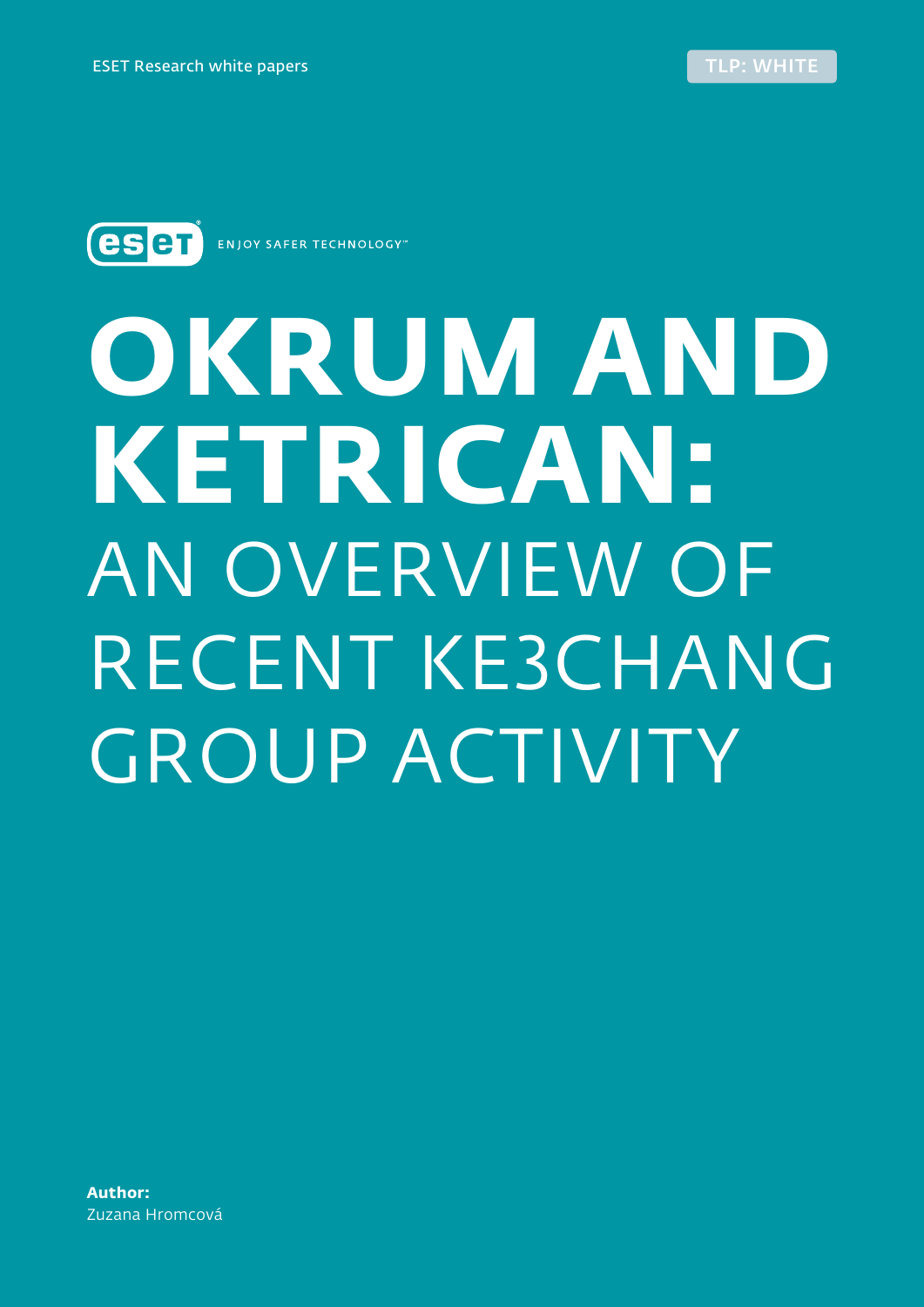# **CONTENTS**

| $\mathcal{L}$ | INVESTIGATION TIMELINE. 2                                                                                                                                                                                                      |
|---------------|--------------------------------------------------------------------------------------------------------------------------------------------------------------------------------------------------------------------------------|
| 3             | OKRUM MALWARE 3                                                                                                                                                                                                                |
|               | 3.1 Technical analysis of Okrum (a) and (b) and (b) and (b) and (b) and (b) and (b) and (b) and (b) and (b) and (b) and (b) and (b) and (b) and (b) and (b) and (b) and (b) and (b) and (b) and (b) and (b) and (b) and (b) an |
|               |                                                                                                                                                                                                                                |
|               |                                                                                                                                                                                                                                |
|               |                                                                                                                                                                                                                                |
|               | 3.2 Auxiliary tools used by Okrum 10                                                                                                                                                                                           |
|               | KE3CHANG GROUP ACTIVITY IN 2015-2019 AND TIES TO OKRUM 11                                                                                                                                                                      |
|               | 4.1 Ke3chang activity in 2015 - Ketrican 11                                                                                                                                                                                    |
|               | 4.1.1 WORKING DIRECTORY. 12                                                                                                                                                                                                    |
|               | 4.1.2 ANTI-EMULATION/ANTI-SANDBOX TRICK 12                                                                                                                                                                                     |
|               | 4.1.3 NETWORK COMMUNICATION 13                                                                                                                                                                                                 |
|               | 4.1.4 DATA TRANSFORMATION 13                                                                                                                                                                                                   |
|               | 4.1.5 FURTHER ATTRIBUTION CONSIDERATIONS 14                                                                                                                                                                                    |
|               | 4.2 Ke3chang activity in 2017 - Ketrican 14                                                                                                                                                                                    |
|               | 4.3 Ke3chang activity in 2017 - RoyalDNS. 15                                                                                                                                                                                   |
|               | 4.4 Ke3chang activity in 2018 – Ketrican 16                                                                                                                                                                                    |
|               | 4.5 Ke3chang activity in 2019 - Ketrican 17                                                                                                                                                                                    |
| 5.            | . 17                                                                                                                                                                                                                           |
|               | INDICATORS OF COMPROMISE.<br>.18                                                                                                                                                                                               |
|               | MITRE ATT&CK TECHNIQUES (OKRUM) 21                                                                                                                                                                                             |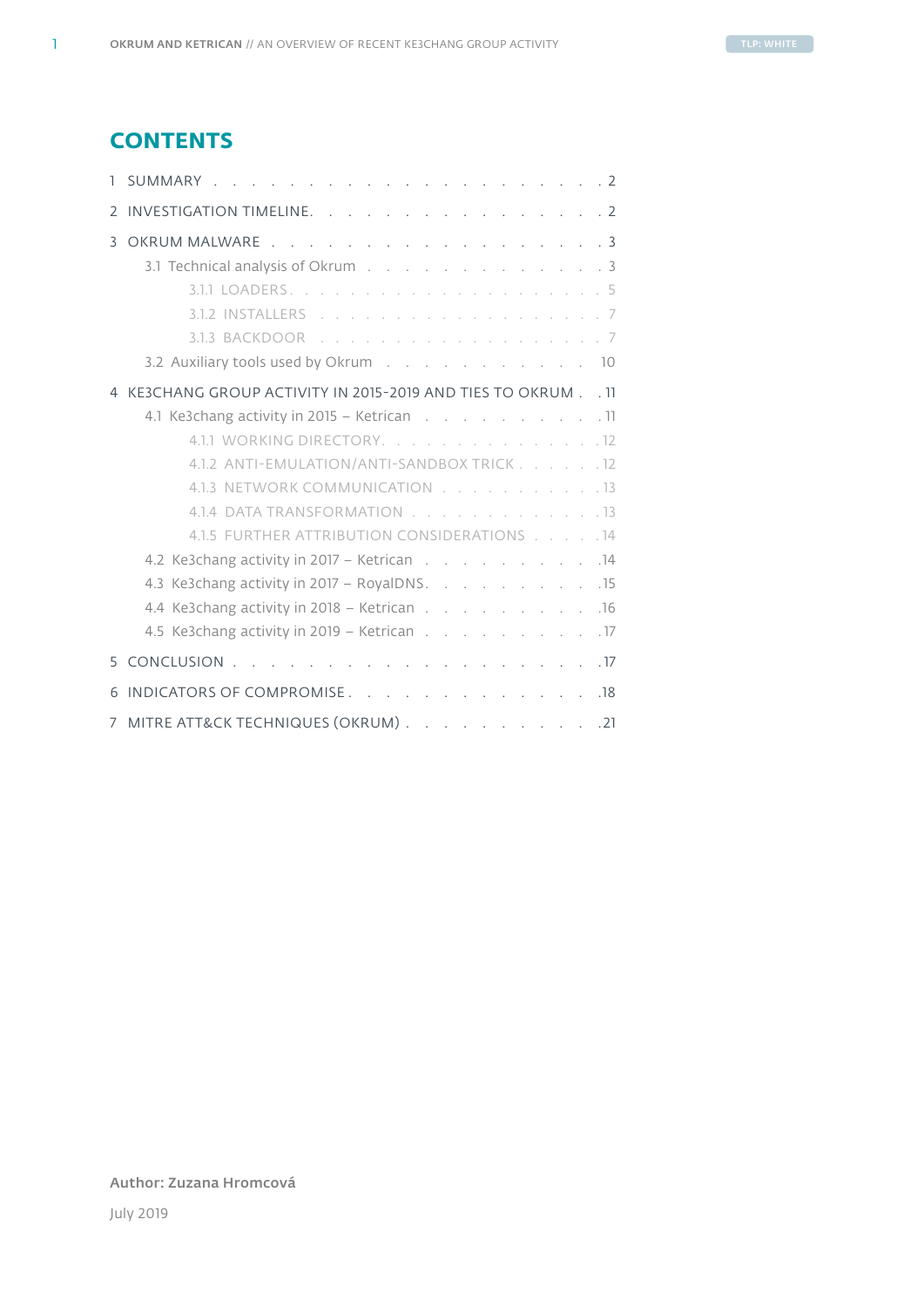# <span id="page-2-0"></span>**1 SUMMARY**

The *[Ke3chang group](https://attack.mitre.org/groups/G0004/)*, also known as APT15, is a threat group believed to be operating out of China. Its attacks were first reported in 2012, when the group used a remote access trojan (RAT) known as *[Mirage](https://www.secureworks.com/research/the-mirage-campaign)* to attack high-profile targets around the world. However, the group's activities were traced back to at least 2010 in FireEye's 2013 report on *[operation Ke3chang](https://www.fireeye.com/content/dam/fireeye-www/global/en/current-threats/pdfs/wp-operation-ke3chang.pdf)* – a cyberespionage campaign directed at diplomatic organizations and missions in Europe. The attackers resurfaced with malware dubbed *[TidePool](https://unit42.paloaltonetworks.com/operation-ke3chang-resurfaces-with-new-tidepool-malware/)*, documented as part of a campaign spanning from 2012 to 2015, and later with the *[RoyalCLI](https://www.nccgroup.trust/uk/about-us/newsroom-and-events/blogs/2018/march/apt15-is-alive-and-strong-an-analysis-of-royalcli-and-royaldns/)  [and RoyalDNS backdoors](https://www.nccgroup.trust/uk/about-us/newsroom-and-events/blogs/2018/march/apt15-is-alive-and-strong-an-analysis-of-royalcli-and-royaldns/)*, which were used to target the UK government from 2016 to 2017. In 2018, the Ke3chang group was spotted using an apparently updated version of the Mirage RAT, dubbed *[MirageFox](https://www.intezer.com/miragefox-apt15-resurfaces-with-new-tools-based-on-old-ones/)*.

We have been tracking the malicious activities related to this threat actor and made several noteworthy discoveries.

First, from 2015 to 2019, we detected new versions of known malware families attributed to the Ke3chang group – BS2005 (operation Ke3chang malware) and the RoyalDNS malware.

Second, we identified a previously undocumented malware family with strong links to the Ke3chang group – a backdoor we named Okrum. We first detected Okrum, through ESET telemetry, in December 2016; it targeted diplomatic missions in Slovakia, Belgium, Chile, Guatemala and Brazil throughout 2017.

In this paper, we will take a deep technical look at this previously undocumented malware family and the other Ke3chang malware families detected from 2015 to 2019. We will provide evidence that the latter are evolved versions of known malware families attributed to Ke3chang group and explain how Okrum is linked to them – in terms of code, modus operandi and shared targets.

Note: *New versions of operation Ke3chang malware from 2015-2019 are detected by ESET systems as Win32/ Ketrican, and collectively referred to across this paper as Ketrican backdoors/samples, marked with the relevant year.*

# **2 INVESTIGATION TIMELINE**

# 2015: Ketrican

In 2015, we identified new suspicious activities in European countries. The group behind the attacks seemed to have a particular interest in Slovakia, where many of the discovered malware samples were detected; Croatia, the Czech Republic and other countries were also affected.

Our technical analysis of the malware used in these attacks showed close ties to BS2005 backdoors from *[operation Ke3chang](https://www.fireeye.com/content/dam/fireeye-www/global/en/current-threats/pdfs/wp-operation-ke3chang.pdf)*, previously documented by FireEye in 2013, and to a related *[TidePool malware](https://unit42.paloaltonetworks.com/operation-ke3chang-resurfaces-with-new-tidepool-malware/)  [family](https://unit42.paloaltonetworks.com/operation-ke3chang-resurfaces-with-new-tidepool-malware/)* discovered by Palo Alto Networks in 2016 that targeted Indian embassies across the globe.

# 2016-2017: Okrum

The story continued in late 2016, when we discovered a new, previously unknown backdoor that we named Okrum. The malicious actors behind the Okrum malware were focused on the same targets in Slovakia that were previously targeted by Ketrican 2015 backdoors.

# 2017: Ketrican and RoyalDNS

Red lights started flashing when we discovered that the Okrum backdoor was used to drop a Ketrican backdoor, freshly compiled in 2017.

In 2017, the same entities that were affected by the Okrum malware (and by the 2015 Ketrican backdoors) again became targets of the malicious actors. This time, the attackers used new versions of the RoyalDNS malware and a Ketrican 2017 backdoor.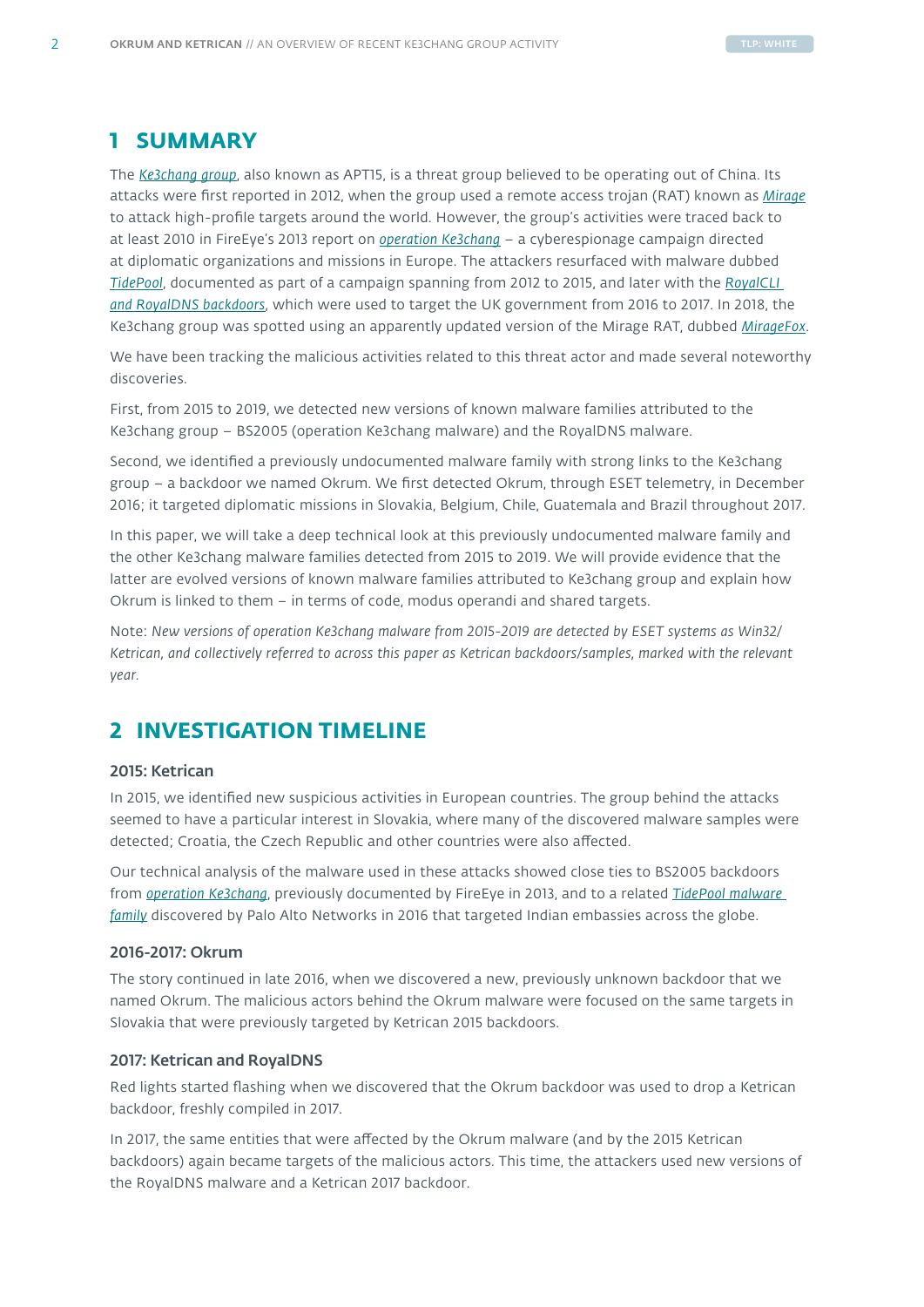# <span id="page-3-0"></span>2018: Ketrican

In 2018, we discovered a new version of the Ketrican backdoor that featured some code improvements.

# 2019: Ketrican

In March 2019, we detected a new Ketrican sample that has evolved from the 2018 Ketrican backdoor. It affected the same targets as the backdoor from 2018.

This timeline of events shows that the attackers were focused on the same type of targets but were using different malicious toolsets to compromise them – exposing their previously unknown project, Okrum, in the process.

# **Documented Ke3chang group activity**



# **ESET investigation**

Figure 1 // Timeline of previously documented Ke3chang group activity and detections related to our investigation

# **3 OKRUM MALWARE**

In late 2016, we identified a previously unknown backdoor that we named Okrum. We discovered that the Okrum backdoor' was used to deliver a Ketrican sample<sup>2</sup>. This newly discovered Ketrican sample from 2017 has evolved from the Ke3chang group's BS2005 malware family and is described in section 4.2.

Moreover, the entities where we detected Okrum in 2017 were previously affected with backdoors known to be attributed to the Ke3chang group – another hint that Okrum is the work of the same threat actor.

The following sections provide a deep technical analysis of the Okrum backdoor.

# 3.1 Technical analysis of Okrum

The functionality of the Okrum backdoor is not unlike the other backdoors operated by the Ke3chang group. The commands allow the attackers to download and upload files, execute binaries or run shell commands. The backdoor can also update itself to a newer version and can adjust the time it sleeps after each backdoor command.

<sup>1</sup> SHA-1: 1D271F22798313650C91C6FC34551CC8492A201

<sup>2</sup> SHA-1: D3BFB10DB08C6828C3001C1F825ED6A6BF6F6E01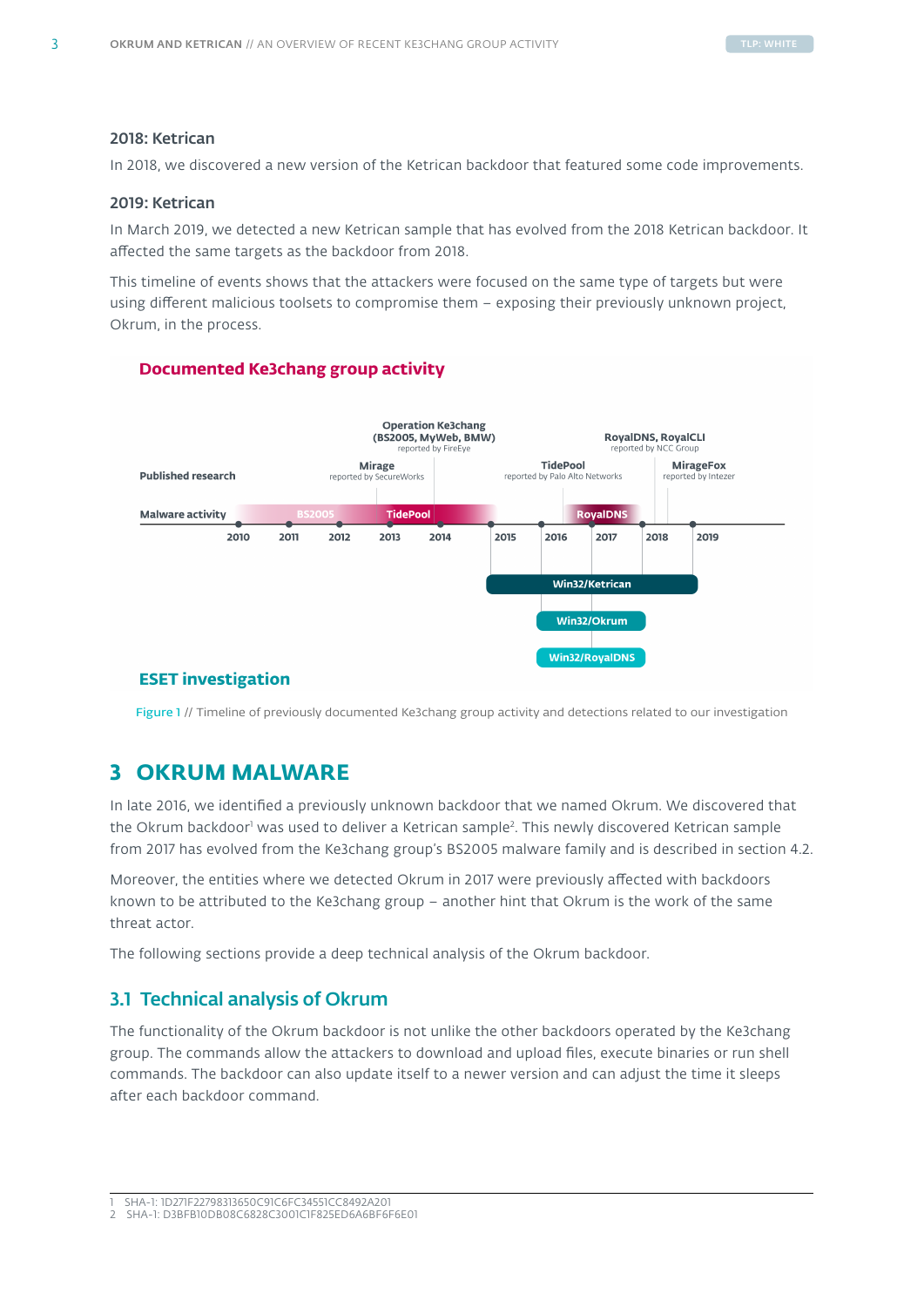The backdoor itself is a dynamic-link library that is installed and loaded by two earlier-stage components. During our investigation, the implementation of these two components was changed frequently. Every few months, the authors actively changed implementation of the loader and installer components, to avoid detection. At the time of this publication, ESET systems have detected seven different versions of the loader component and two versions of the installer, although the functionality remained the same.

We have not been able to find the original attack vector and dropper of the malware, but we have identified several components used in the Okrum malware:

- An optional stage 0 loader
- Stage 1 loader
- An installer component
- A PNG file with an embedded backdoor



Figure 2 // Okrum architecture

Table 1 lists the analyzed Okrum backdoor components.

| SHA-1                                    | PE Timestamp | <b>File extension</b> | Comment                               |
|------------------------------------------|--------------|-----------------------|---------------------------------------|
| F42A9D85ABE04E721461FE2B52DDC9E0EA411D9E |              | <b>PNG</b>            | PNG image with embedded backdoor      |
| 8D7E503D972C03C0F87F2D6F6EF65F1381D21BC6 | 2016-01-11   | EXE                   | Stage 1 loader with embedded backdoor |
| AD740FD11688B2B39072C7024679CC22878E2619 | 2016-01-20   | <b>EXE</b>            | Stage 1 loader with embedded backdoor |
| 1CDC632E0A26F39E527ACF7B1CDECD829A6A2B3D | 2016-11-16   | <b>DLL</b>            | Stage 1 loader                        |
| A426BCC6317F0D49F0F0B68091E8161C512E22C3 | 2016-11-16   | EXE                   | Installer                             |
| 38299BCF0BA25E331939683597F161A3D7121A26 | 2016-12-19   | EXE                   | Stage 1 loader                        |
| F0E2C3AF0297C80C0A14E95E151FC7DC319ACFC3 | 2016-12-19   | EXE                   | Installer                             |
| 371B14F8BFD9B5DB098139E7FE2EBD4381CB259C | 2017-08-07   | EXE                   | Stage 0 loader                        |
| 1D271F22798313650C91C6FC34551CC8492A2019 | 2017-08-08   | EXE                   | Stage 1 loader                        |
| 48F8BAFB334C6980FB578C09D7297A4B7F5E09E2 | 2017-08-09   | EXE                   | Stage 1 loader                        |
| 5FBAFB71CFDF0C93E19882630D05F37C1F756CBF | 2017-09-15   | EXE                   | Stage 1 loader                        |

Table 1 // Analyzed Okrum samples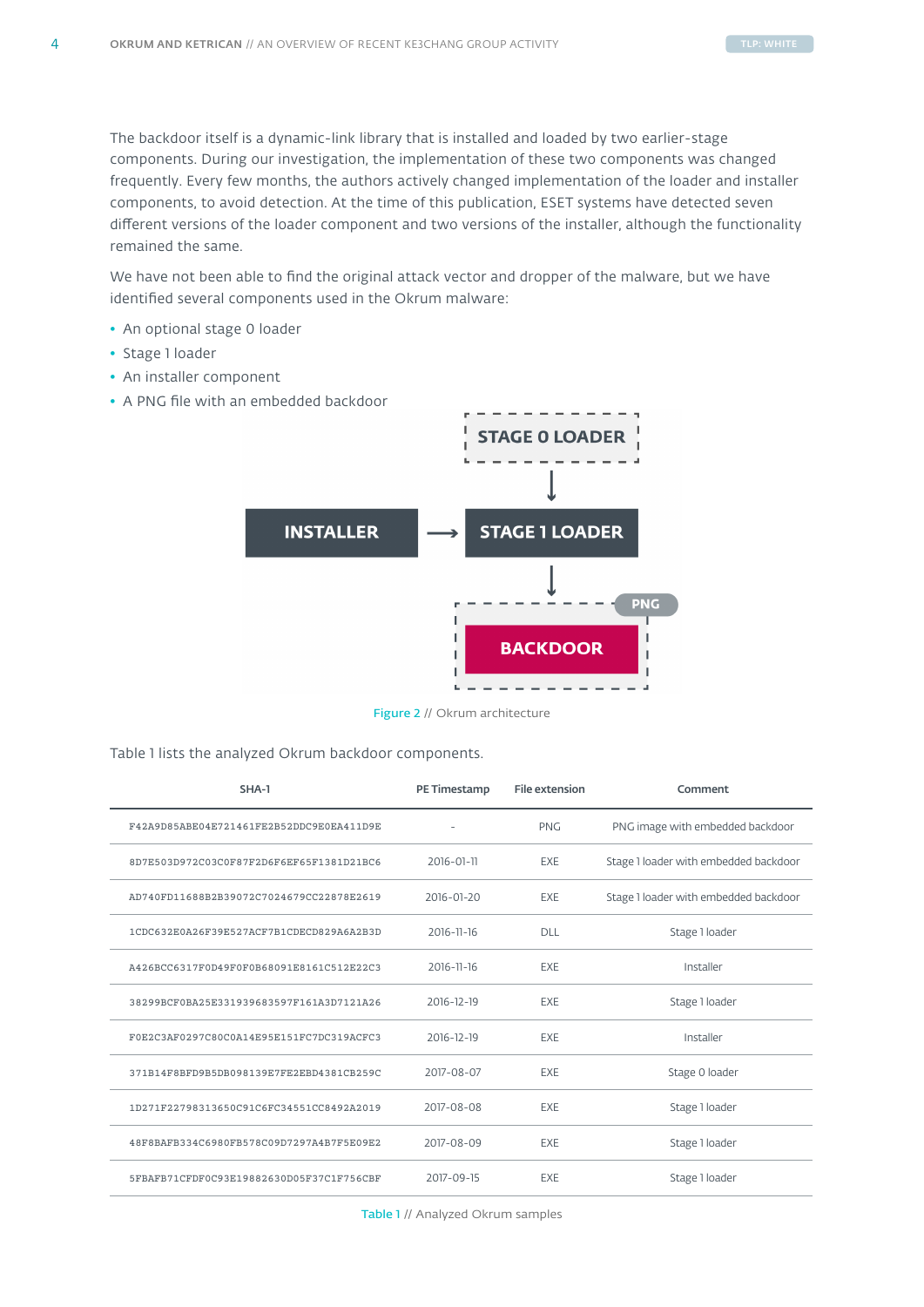# <span id="page-5-0"></span>3.1.1 LOADERS

Although the Stage 1 loaders have varied frequently, they are all responsible for loading the very same Okrum backdoor. The Stage 0 loader is an optional component that loads the Stage 1 loader into memory.

# 3.1.1.1 Early Stage 1 loaders

The Stage 1 loader samples<sup>3</sup> compiled in January 2016 are dynamic-link libraries with the backdoor bundled at the end of the file. The last four bytes of the file determine the size of the backdoor, which is encrypted using the RC4 algorithm and a hardcoded key.

The following RC4 keys were used in the analyzed samples:

• 0x4540DCA3FE052EBA0183D9FA36DA7F98

### • 0xCDABDCA3FE2934B10893DFA1FA7D3698

The loader first checks to make sure the process is not being emulated or executed within a sandbox. Four tricks are employed, as Figure 3 illustrates:

- Two calls to GetTickCount function separated by a 20-second sleep. If the GetTickCount value hasn't changed (i.e. the time has been accelerated), the malware terminates itself.
- Two subsequent calls to GetCursorPos function. If the position of the cursor on the x-axis has changed (i.e. the cursor positions were randomly generated), the malware terminates itself.
- GetGlobalMemoryStatusEx is called. If the amount of actual physical memory is less than 1.5 Gigabytes, the malware terminates itself.
- The payload starts only after the left (physical) mouse button has been pressed at least three times (GetAsyncKeyState is queried in an infinite loop).

If all the checks pass, the loader decrypts the backdoor and loads it within its process, as described in the Backdoor section.



Figure 3 // Four anti-sandbox/anti-emulation tricks employed by the Okrum Stage 1 loader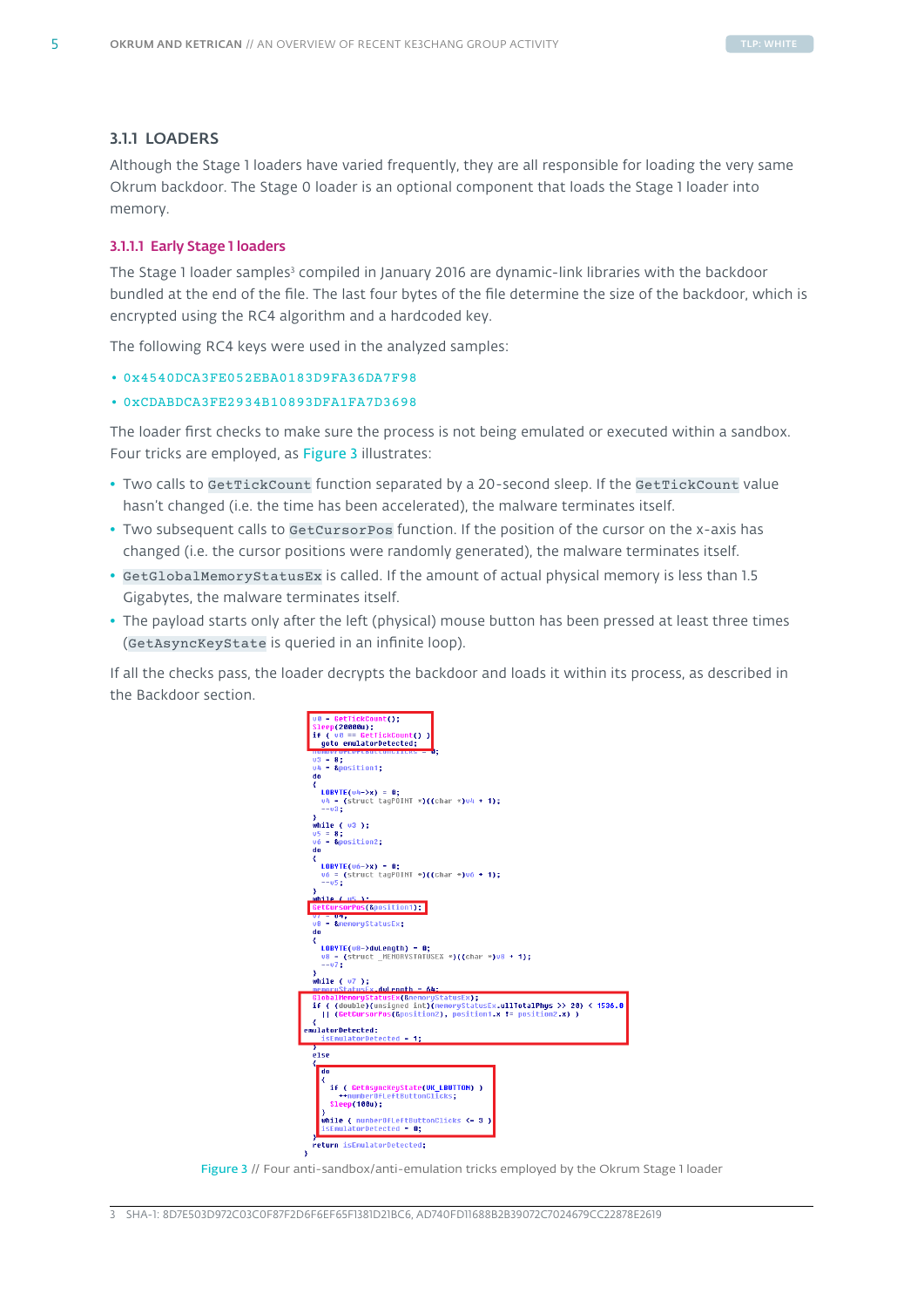### 3.1.1.2 Late Stage 1 loaders

The later Stage 1 loader samples<sup>4</sup> compiled at the end of 2016 and in 2017 take a different approach than the early samples. They no longer come bundled with the encrypted backdoor file; instead, the backdoor is embedded within a valid PNG file. When the file is viewed in an image viewer, a familiar image is displayed (as seen in Figure 4) but the loaders are able to locate an extra encrypted file that the user cannot see. This steganography technique is an attempt by the malicious actors to stay unnoticed and evade detection.

| $\Box$ $\Box$<br>$\mathbf{x}$<br>ie - Windows Photo Viewer                         | <b>UW</b> view ie.png - Far 2.0.1807 x86 Administrator                                                                                                                                                                                                                                                                                                                                                                                                                                                                                                                                                                                                                                                                                                                                                                                                                             |                               |
|------------------------------------------------------------------------------------|------------------------------------------------------------------------------------------------------------------------------------------------------------------------------------------------------------------------------------------------------------------------------------------------------------------------------------------------------------------------------------------------------------------------------------------------------------------------------------------------------------------------------------------------------------------------------------------------------------------------------------------------------------------------------------------------------------------------------------------------------------------------------------------------------------------------------------------------------------------------------------|-------------------------------|
| $\circ$<br>Burn $\tau$ Open $\tau$<br>File:<br>$Print -$<br>$\mathbf{v}$<br>E-mail | 183979<br>1HDR<br><b>PRODUCED</b><br>PRODUCED PRODUCED PRODUCED PRO<br>.<br>АЙИЙИЯ:<br><b>XPNG</b> <sup>10</sup> <sup>+0</sup><br>$rac{48}{5}$<br>-89<br>4997454361EG<br>00<br>00<br>65<br>67<br>42245525024<br><b>CASCORD CONGER</b><br><b>92490248748</b><br>06<br>53<br>60<br>Ā1<br>macongongg<br><b>New</b><br>۵ô<br>45<br>65<br>20<br>ī9<br>6F<br>↓tĔXtŠoftwar<br>Jobe ImageRea<br>Z4<br>52<br>52<br>Adobe<br>e.<br><b>BRESSER</b><br><b>Beendare</b><br><b>Guage</b><br>TxU<br><b>PROFESS</b><br>57<br>79<br>Au&ú-µI9Uuc<br>ikyk Mu&ú-µI<br>A3dI'eE6z06¶<br>64<br>03<br>DF<br>65<br>034<br>03<br>CO<br>DB<br>BB<br>햶<br>麛<br>ā3<br>49<br>A\$ vi\$4yKOy<br>4555<br>$\begin{array}{cccccccccc} \bullet & \bullet & \bullet & \bullet \end{array}$<br>$\cdots$<br>$\cdots$<br>$\cdots$<br>@t§;Yét@wºO?.@t§<br>:Yét@wºO?.@t§;Yé<br>踭<br>跟<br>髧<br>$\frac{40}{93}$<br>器<br>赣<br>髥 | Ø%.<br>Col 0                  |
|                                                                                    | <b>7400314504044460</b><br><b>CERCALIZATION</b><br>9D7433F<br>APSAGE<br>EXPIRENCE<br>3B<br>12<br>AE<br><b>DD</b><br>40<br>00BC70:<br>00BC80:<br>+ ΦωθΟΥΙω 7:3221c<br>ra θι zIXt ¢erMrZ<br>ra θι zIXt φεrMrZ<br>γγμιμή aφθοί νωτρ<br>γγμιμή aφθογάzε<br>+"by?αzε+"by?αzε<br>+"by?αzε+"by?αzε<br>AmEOS»cl-0225,<br><b>Accepted</b><br>58<br>12<br>54<br><b>BRAFFISS</b><br>3851841<br><b>ABARBO</b><br>CHREATER<br><b>BDRARE</b><br>ᡂ<br><b>PC</b><br>23<br>99339<br><b>DORTION</b><br><b>Tight</b><br>000000BCD0:<br>000000BCE0:<br>$\cdots$<br>$\begin{array}{cccccccccccccc} \bullet & \bullet & \bullet & \bullet & \bullet \end{array}$<br>$\cdots$<br>$\cdots$                                                                                                                                                                                                                 | control bytes<br>size of data |
| ('E<br>$\times$<br>⊕ -<br>Ċ.<br>Θ<br><b>Pim</b><br>D<br>19                         | <b>BARRAS</b><br><b>BARRAS</b><br>8% BF<br>8% BF<br>8% BF<br><b>ANTINO</b><br><b>ARRAGA</b><br>002CE60:<br>833333<br>486828<br>+"by?üzβ+"by?üzβ<br>+"by?üzβ+"by?üzβ<br>+"by?üzβ+"by?üzβ<br>+"by?üzβ+"P6&I<br>©IEND© <mark> </mark> +aw<br>$\begin{array}{c}\n 0 \\  0 \\  0\n \end{array}$<br>的出生<br>1002CE70:<br>1002CE80:<br>2CE90:<br>000002CEA0:<br>-2<br>e.<br>SPrint 6<br>7Prev 8Goto 9Video 10<br>4                                                                                                                                                                                                                                                                                                                                                                                                                                                                         | $11$ V i ewhs $12$            |

Figure 4 // An innocuous-looking PNG image with an encrypted, malicious DLL embedded within

All the loaders assume the PNG file is already dropped somewhere in this folder or its subfolders:

### C:\program files

They search the folder recursively for a file (of any name and any extension) that has the following structure:

- PNG signature as the first 4 bytes:
	- 0x89504E47
- PNG zTXt header present in the file:
	- 0x7A545874
- PNG IEND header present in the file:
	- 0x49454E44
- Byte 0x01 immediately following the IEND header

The encrypted payload is embedded in the zTXt chunk. According to the *[PNG format specification](https://www.w3.org/TR/2003/REC-PNG-20031110/#11zTXt)*, this section should contain compressed text – such as licensing information – that would normally be displayed in the image properties. The zTXt chunk is, however, not critical for displaying the image correctly, and thus a PNG parser can ignore it if it is malformed (as in this case). Therefore, the image can be rendered correctly even when a broken zTXt section is present.

The payload is decrypted using *[Tiny Encryption Algorithm \(TEA\)](https://link.springer.com/chapter/10.1007%2F3-540-60590-8_29)* with a hardcoded key, and loaded within the process of the loader. The same decryption key is hardcoded in all the loaders:

• 0x3E6A125F2387541296A3DC560C69AD1E

The five loaders share exactly the same functionality (as described above) but the implementations are different.

<sup>4</sup> SHA-1:38299BCF0BA25E331939683597F161A3D7121A26, 1D271F22798313650C91C6FC34551CC8492A2019, 48F8BAFB334C6980FB578C09D7297A4B7F5E09E2, 1CDC632E0A26F39E527ACF7B1CDECD829A6A2B3D, 5FBAFB71CFDF0C93E19882630D05F37C1F756CBF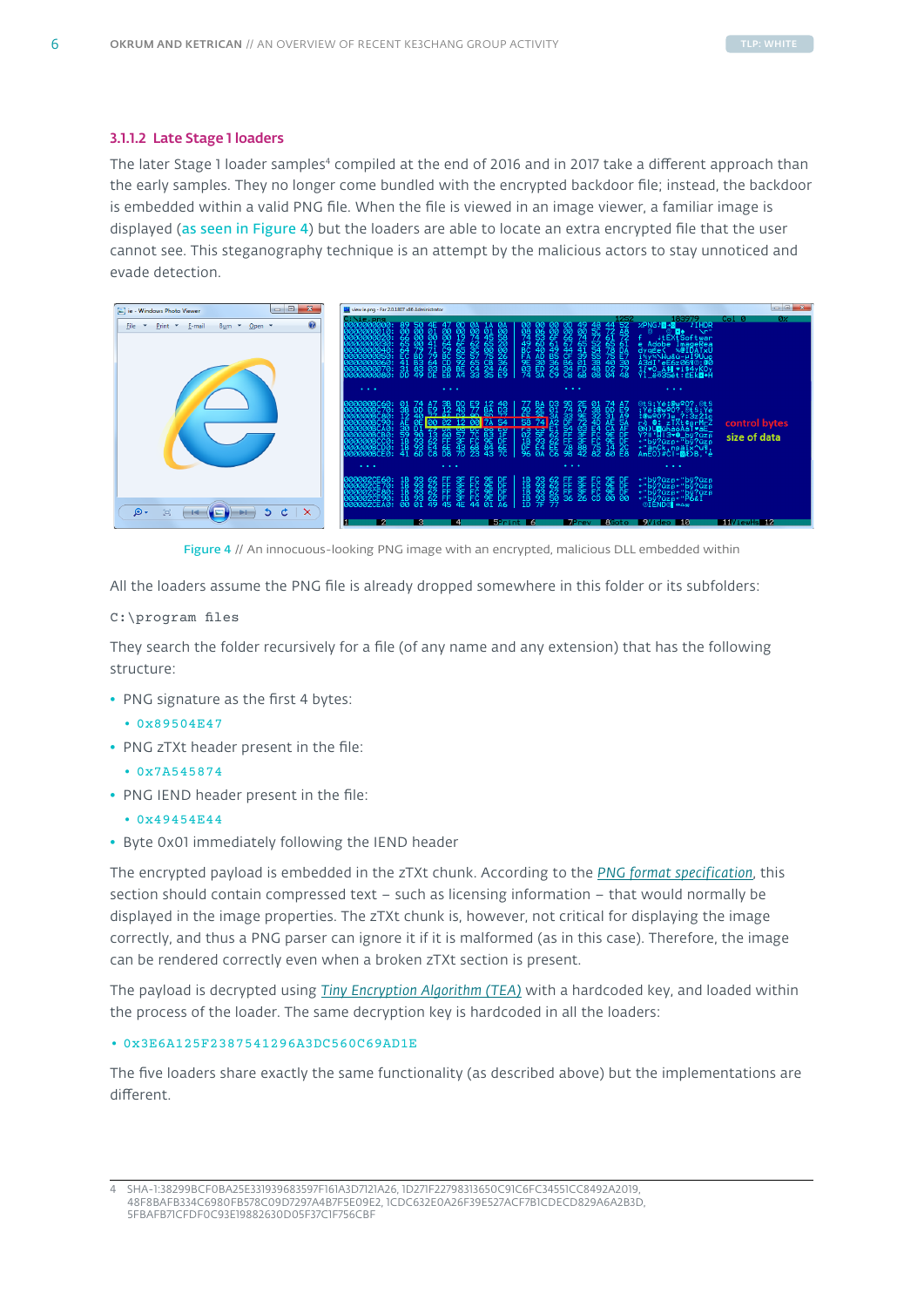<span id="page-7-0"></span>While one of them is implemented as a service called Ntmssvc that needs a Service Installer, the others are standalone executables. Two of the loaders make use of forced exceptions and hide their payload in the exception handlers. All of the loaders are, however, responsible for locating, decrypting and loading the backdoor, as described above.

# 3.1.2 INSTALLERS

### 3.1.2.1 SHA-1: A426BCC6317F0D49F0F0B68091E8161C512E22C3

The first of the installers we detected is a Service Installer for the Ntmssvc service. Due to the same service name and matching PE Timestamps, we assume this component is to be used with the Stage 1 loader implemented as a service<sup>5</sup>.

The component can be executed in two modes, determined by the command line argument (install or uninstall). It creates or removes a service called Ntmssvc that mimics the legitimate Removable Storage service but in fact, it loads one of the Okrum loaders on each system startup.

# 3.1.2.2 SHA-1: F0E2C3AF0297C80C0A14E95E151FC7DC319ACFC3

The second installer has the same PE Timestamp as one of the Stage 1 loaders<sup>6</sup>, so it is reasonable to assume they are meant to be used together.

This component installs the specified file to be executed with each system start. Exactly three command line arguments are expected:

- $md$  mode (1 = create a task, 2 = drop in a startup folder)
- tn name of the task or shortcut file
- $fp binary file path$

In mode 1, a new hidden task named tn is scheduled, that executes file fp with each user logon. In mode 2, a shortcut file named tn is created in a Startup folder that points to the specified file fp.

In both cases, COM interfaces are used (IPersistFile, ITaskScheduler, ITaskService).

# 3.1.3 BACKDOOR

The Okrum backdoor is a DLL with three exported functions:

- DllEntryPoint
- Reflective loader ( xyz/ Rld)
- Main payload (\_abc/\_space)

The Stage 1 loader decrypts and loads the backdoor, using an unusual execution method. The DOS header of the backdoor executable is valid, but can also be interpreted as shellcode. This allows the Stage 1 component to load the backdoor DLL into its address space, and execute a JMP or CALL instruction to offset 0x00 of the DLL, which passes control to the shellcode. The shellcode first calls the reflective loader export that applies relocations and resolves imports. Then it calls the export with the payload that executes the actual backdoor.

Interestingly, the PE header is valid, which also makes more common execution methods possible. If distributed in the original, unencrypted version, the backdoor could also be executed directly by having the DLL loaded by any executable. It would also be possible to inject it directly into another process using the reflective loader exported by the DLL. It is possible that these techniques were used by some older versions of the malware; however, we have only witnessed execution using the shellcode embedded in the DOS header, as illustrated in Figure 5.

<sup>5</sup> SHA-1: 1CDC632E0A26F39E527ACF7B1CDECD829A6A2B3D

<sup>6</sup> SHA-1: 38299BCF0BA25E331939683597F161A3D7121A26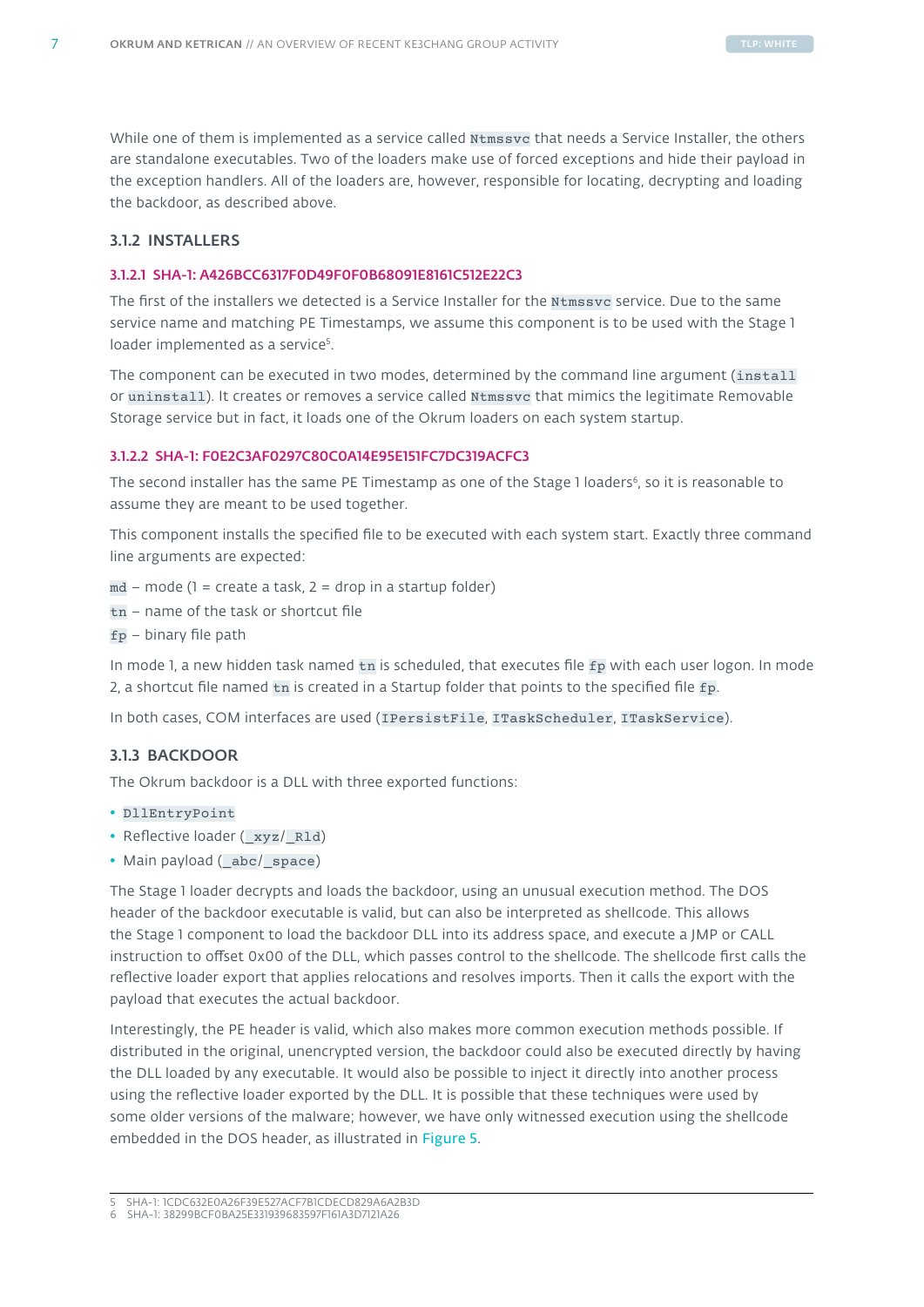

Figure 5 // The valid PE header of the Okrum backdoor can also be interpreted as shellcode

### 3.1.3.1 Overview

Okrum can impersonate a logged on user's security context using a call to the ImpersonateLoggedOnUser API, in order to gain administrator privileges.

It automatically collects the following information about the infected computer:

- computer name
- user name
- host IP address
- primary DNS suffix value
- OS version, build number
- architecture
- user agent string
- locale info (language name, country name)

It starts communication with the C&C server and negotiates an AES key used in further communication. If not successful, a hardcoded key is used. Then, it registers the victim with the server by sending the collected information. Finally, it starts a loop in which the compromised computer queries for a backdoor command and then interprets it locally.

### 3.1.3.2 Network communication

Okrum communicates with the remote server over the HTTP protocol using GET, POST and HEAD requests:

- HTTP HEAD request to negotiate AES key
- HTTP GET request to get a command or download a file
- HTTP POST request to upload a file

If any proxy servers are configured on the compromised system, Okrum is able to identify them and use them to make HTTP requests.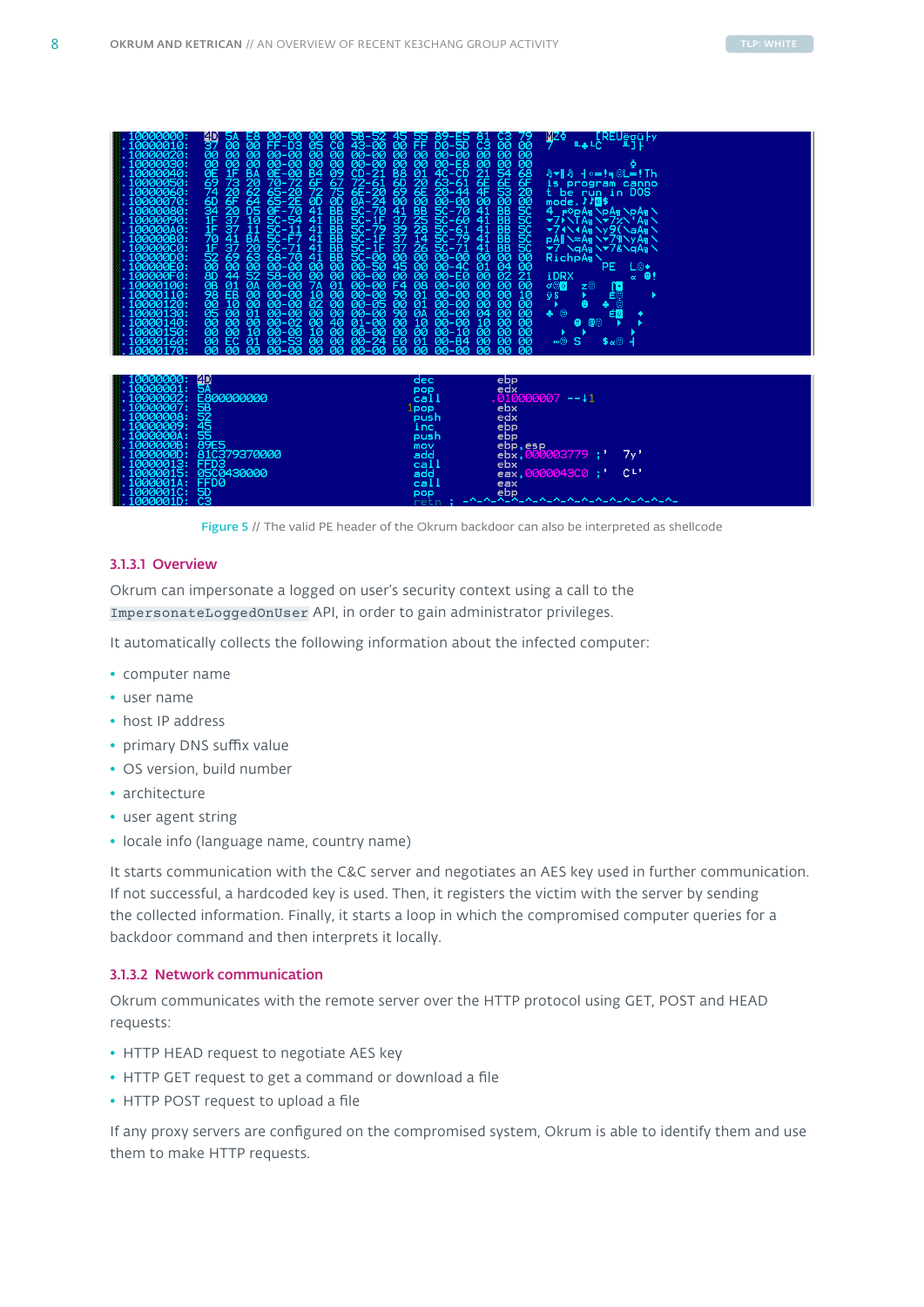

- <LanguageID>-<CountryID>
	- Actual request encrypted with AES-CBC and then Base64-encoded

Figure 6 // Example of an HTTP GET request sent by Okrum to a remote server

In client->server direction of the communication, the data is transmitted in the **Cookie** header (additional data can be included in the HTTP Message Body if files are transmitted). In server->client direction, the data is embedded in the **Set-Cookie** header.

An example of a client->server HTTP request is illustrated in Figure 6. The URI is different for different types of requests, but the data is always transmitted within the Cookie header.

The data always consists of a series of parameters and values, separated by an ampersand, e.g.:

**tm**=01/09/2018 12:30:00**&hn**=My-Computer**&un**=JohnDoe**&dm**=my.dns. suffix**&ip**=127.0.0.1**&os**=Windows Server 2016**&fg**=finance

Several parameters are supported and which of them are used depends on the type of the request. In the client >server direction, the parameters identify the victim and the query made to the server; in the other direction, they determine the backdoor commands and arguments.

Just like in other backdoors attributed to the Ke3chang threat actor, a campaign name is always sent to the server as a part of the request, in order to help the operators keep track of the operation. In the Okrum samples we analyzed, we have encountered three campaign names:

- finance
- green<sup>7</sup>
- rehake

The data is always AES-CBC encrypted and base64 encoded. The AES key negotiated with the server is used in the communication.

Malware operators are trying to hide the malicious traffic with the C&C server within regular network traffic by registering seemingly legitimate domain names. For example, the samples that were used against Slovak targets communicated with a domain name mimicking a Slovak map portal:

• support.slovakmaps[.]com

Similarly, in a sample that was detected in a Spanish speaking country in South America, the operators used a domain name that translates as "missions support" in Spanish:

• misiones.soportesisco[.]com

<sup>7</sup> Previous Ke3chang campaign names include "white" and "blue".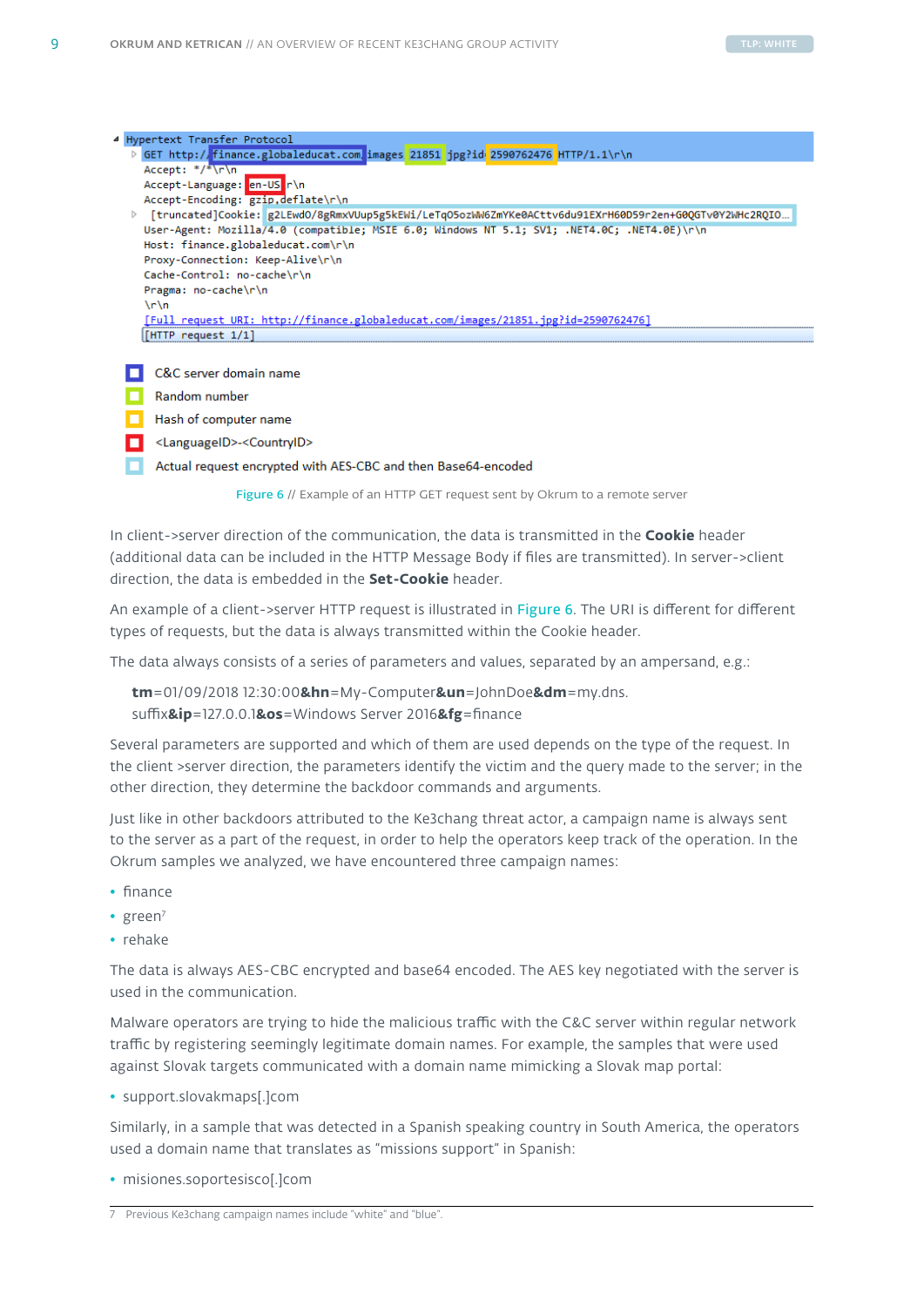### <span id="page-10-0"></span>3.1.3.3 Backdoor commands

The backdoor commands are determined by the ct parameter embedded in the message from the remote server. A custom hash of this value is computed and compared with a hardcoded table. After interpreting a command, Okrum sleeps for a configurable amount of time.

The Okrum backdoor supports only basic commands, which indicates it is either a first-stage backdoor, or, more likely, the malware operators execute more complicated commands manually. The full list of backdoor commands can be found in Table 2.

| Command ID     | <b>Command hash</b> | Description                                      |
|----------------|---------------------|--------------------------------------------------|
| 0              | 467BC6E8            | Adjust sleep time                                |
| $\mathbf{I}$   | 24196803            | Execute a shell command                          |
| 2              | 5F1C0F5B            | Download a file                                  |
| 3              | E16D3ACB            | Execute a file / download a file / update itself |
| $\overline{4}$ | E008CB5C            | Upload a file                                    |

Table 2 // Backdoor commands supported by Okrum malware

# 3.2 Auxiliary tools used by Okrum

Since the Okrum backdoor is not very technically complex, most of the malicious activity must be performed by manually typing shell commands, or by executing other available tools and software. This is a common practice of the Ke3chang group, as had also been pointed out previously in the *[Intezer](https://www.intezer.com/miragefox-apt15-resurfaces-with-new-tools-based-on-old-ones/)* and *[NCC Group](https://www.nccgroup.trust/uk/about-us/newsroom-and-events/blogs/2018/march/apt15-is-alive-and-strong-an-analysis-of-royalcli-and-royaldns/)* reports monitoring Ke3chang group activity.

Not all of these tools are necessarily malicious – some of them are common utilities such as a RAR archiver; others are *[potentially unsafe applications](https://help.eset.com/eav/10/en-US/idh_unsafe_application.html)* that can be abused by the attackers. We have spotted tools for dumping passwords, enumerating network sessions and others. Information about all the utilities we have seen being used by the Okrum malware is listed in Table 3.

| File name  | Tool name / description / website |
|------------|-----------------------------------|
| CSYSS.exe  | Keylogger                         |
| wnzip.exe  | RAR archiver utility              |
| qp.exe     | MimikatzLite                      |
| qpd.exe    | MimikatzLite                      |
| Drives.exe | <b>DriveLetterView</b>            |
| nets.exe   | Netsess (RiskWare)                |
| tif.exe    | Modified Quarks PwDump            |
|            |                                   |

Table 3 // Tools (ab)used by the Okrum backdoor

Similar utilities were observed being used by other Ke3chang malware, which is described in the next section. For example, a Ketrican backdoor from 2017 used NetSess, NetE, ProcDump, PsExec, RAR archiver utility, and *[Get-PassHashes](https://github.com/samratashok/nishang/blob/master/Gather/Get-PassHashes.ps1)*.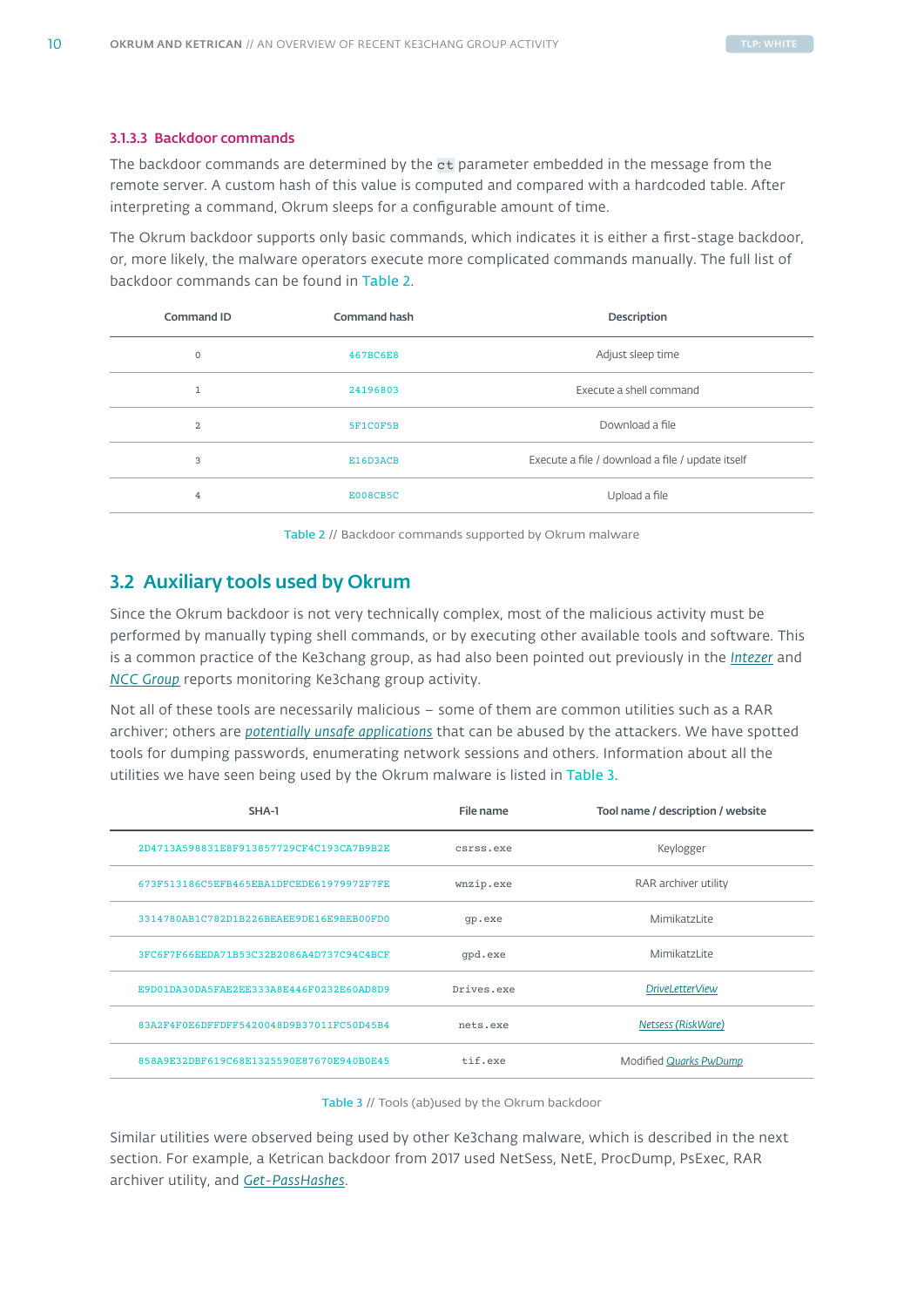# <span id="page-11-0"></span>**4 KE3CHANG GROUP ACTIVITY IN 2015-2019 AND TIES TO OKRUM**

From 2015 to 2019, we detected malware that evolved from the BS2005 backdoors from *[operation](https://www.fireeye.com/content/dam/fireeye-www/global/en/current-threats/pdfs/wp-operation-ke3chang.pdf)  [Ke3chang](https://www.fireeye.com/content/dam/fireeye-www/global/en/current-threats/pdfs/wp-operation-ke3chang.pdf)* – the Ketrican backdoors – and a new version of the RoyalDNS malware. In this section, we will go through these newly discovered samples, compare them to the malware families previously attributed to Ke3chang group, and explain how Okrum fits into the picture.

# 4.1 Ke3chang activity in 2015 – Ketrican

All of the analyzed Ketrican 2015 samples were backdoors supporting the same set of basic commands as malware used in operation Ke3chang, such as downloading and uploading files, executing files and shell commands, and sleeping for a configurable time. Likewise, each of the files has a hardcoded campaign name, the C&C server domain name and URI, as in the samples used in operation Ke3chang. The list of IoCs extracted from the Ketrican samples discovered in 2015 can be found in Table 4.

| SHA-1                                    | PE Timestamp | <b>C&amp;C</b> server       | URI      | <b>Campaign Name</b> |
|------------------------------------------|--------------|-----------------------------|----------|----------------------|
| 2748A2928B6A4A528709ABA20AEF93D1EC9010F9 | 2014-03-12   | dyname.europemis[.]com      | twit4ter | name                 |
| 94E6CB95585DBB59A61EC4029BC7EBB30BBA57E5 | 2014-03-17   | dream.zepotac[.]com         | whaced   | water                |
| D3A96C0FA84BFEE826E175D4664116A169D15D4E | 2014-04-14   | translate.europemis[.]com   | twit4ter | baby                 |
| 1C7559C57606B359EEB57F0416FE0B2784C01395 | 2014-09-04   | view.beleimprensa[.]org     | whaced   | peach                |
| 233FF39DDE5A13CBF78EC1E9C020CF3CF18084E7 | 2015-01-28   | store.ufmsecret[.]org       | images   | warm                 |
| A23EE1F17B746C1907293C7F8155E3E7DE135648 | 2015-06-18   | daily.huntereim[.]com       | whaced   | pictu                |
| 10BD61F3FB03632E270FEF3AB6515677405A472F | 2015-07-31   | center.nmsvillage[.]com     | content  | video                |
| 809C53F71549D83ED8AB5BAB312249212F6F4149 | 2015-08-04   | store.ufmsecret[.]org       | images   | warm                 |
| 77369D3735B3B2C24CCAA93ECAA903D816EA9CD9 | 2015-09-15   | control.mimepanel[.]org     | whaced   | panel                |
| 844E710D85DD63AA5BF245CEE94C1CC872429BD3 | 2015-11-06   | rain.nmsvillage[.]com       | twit4ter | snow                 |
| B49EDC05658907C888074905CE234BF3CF58D8A0 | 2015-11-18   | wind.deltimesweb[.]com      | whaced   | cloud                |
| 4C1198F726ACAD7AF78B36F250A128D5E3C52D8C | 2015-11-26   | promise.miniaturizate[.]org | images   | tree                 |
| 1730D90FFB888877EA2F18198BCC592087218E9A | 2015-09-29   | item.amazonout[.]com        | w4rmeg   | fight                |

Table 4 // IoCs extracted from the analyzed Ketrican samples discovered by ESET in 2015

In the rest of this part of the paper, we will point out the major similarities between the coding style of the malware used in operation Ke3chang and the Ketrican backdoor samples discovered by ESET in 2015. These share the main features with the BS2005 malware family, but in some places, they have clearly evolved.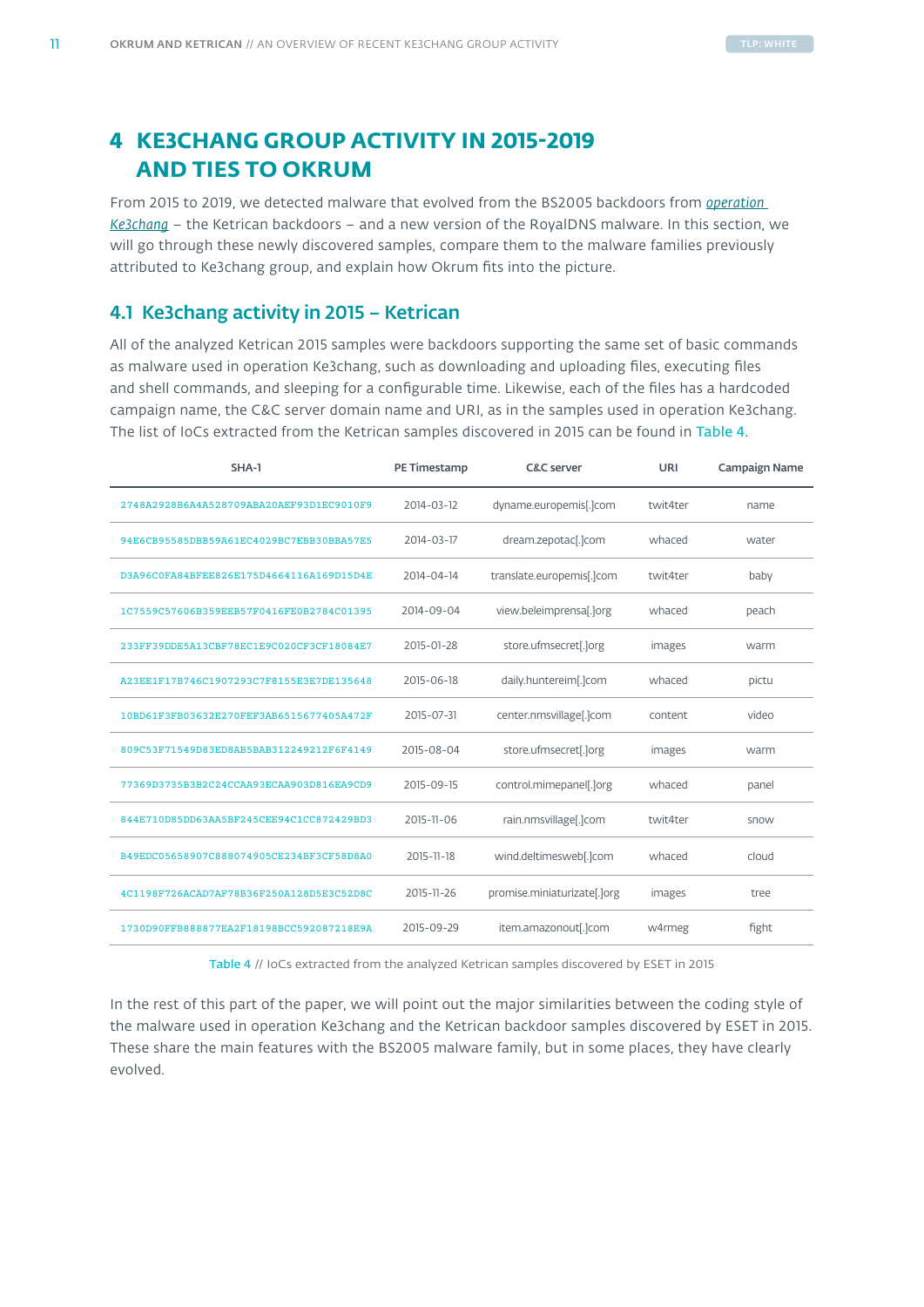# <span id="page-12-0"></span>4.1.1 WORKING DIRECTORY

The first trait common to both BS2005 and some of the 2015 Ketrican samples is that they create a copy of the Windows Command Prompt (cmd.exe) in their working directories and then use it to interpret backdoor commands. Both BS2005 and Ketrican backdoors use similar command-line patterns to execute a file or shell command using their Command Prompt copy and redirect its output to a file, as seen in Figure 7.



Figure 7 // Files and commands are executed using a copy of Command Prompt

The files created by the malware are stored in a working directory in one of Windows special folders (e.g.Local Settings). The special folder location is updated in different versions of the backdoors from operation Ke3chang but the path to the folder is always retrieved by accessing the following registry key, rather than using the SHGetSpecialFolderLocation API function:

# [HKEY\_CURRENT\_USER\Software\Microsoft\Windows\CurrentVersion\Explorer\Shell Folders]

The Shell Folders registry key is only supported by Windows *[for backwards compatibility](https://docs.microsoft.com/en-us/previous-versions/technet-magazine/cc160778(v=msdn.10))* and is not the recommended way to access these folders. It is a rather unusual technique to use this key and that links the samples used in operation Ke3chang to the samples discovered in 2015.

# 4.1.2 ANTI-EMULATION/ANTI-SANDBOX TRICK

One of the artifacts shared among the analyzed samples is a heuristic to detect an emulated environment or a sandbox. The GetTickCount function is called before and after a loop with 999,999,990 iterations of incrementing a value. If the returned value doesn't change between calls, emulation or a sandbox is detected and the process terminates itself.

According to the *[FireEye report](https://www.fireeye.com/content/dam/fireeye-www/global/en/current-threats/pdfs/wp-operation-ke3chang.pdf)*, at least one of the BS2005 samples from operation Ke3chang contained the very same heuristic. We were able to locate the same heuristic in all Ketrican backdoors discovered in 2015, as Figure 8 depicts.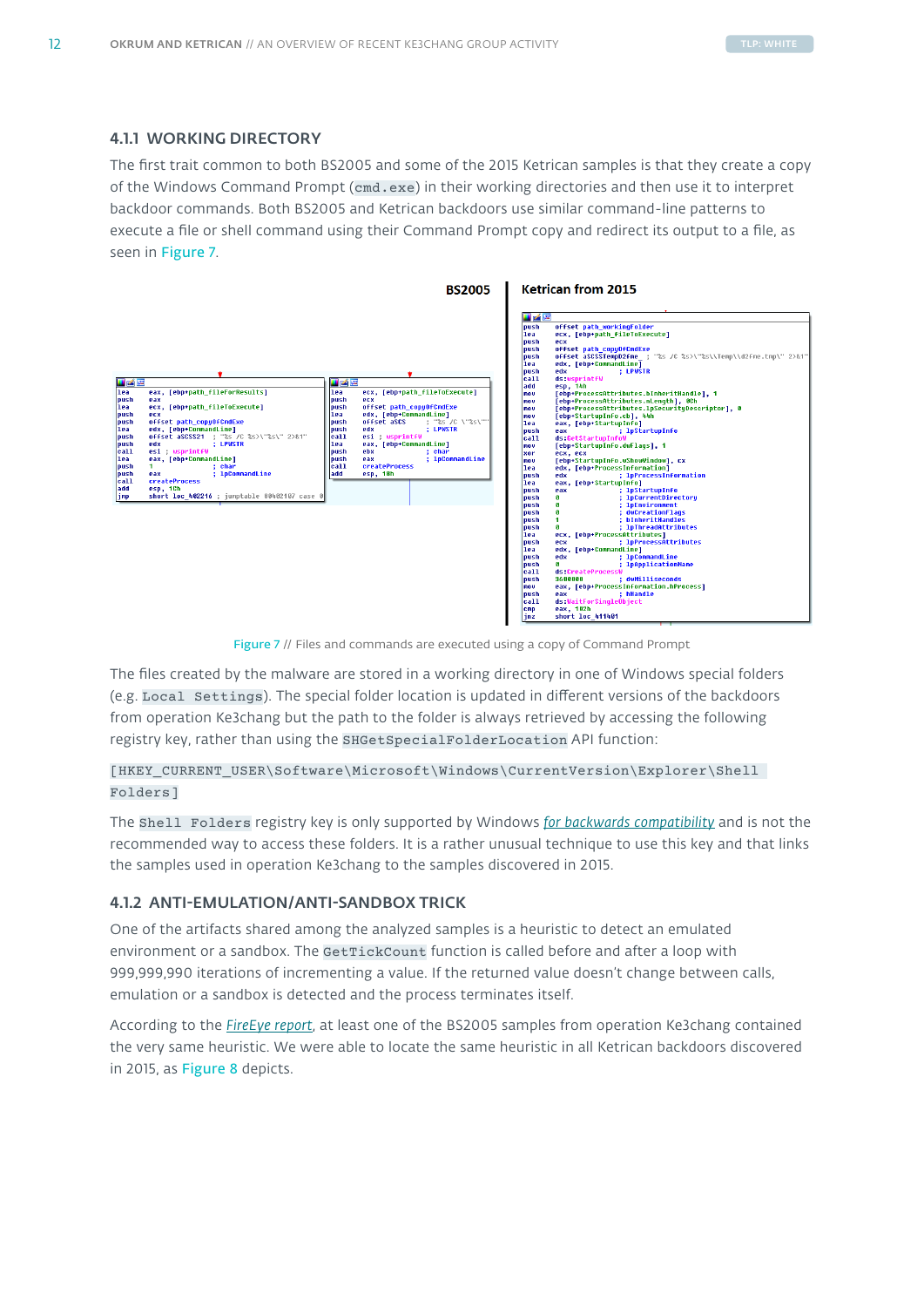<span id="page-13-0"></span>

Figure 8 // A trick to detect an emulated environment or a sandbox

# 4.1.3 NETWORK COMMUNICATION

Just like the BS2005 family, the 2015 Ketrican samples control the Internet Explorer browser process using the IWebBrowser2 COM interface, to make their network communication look legitimate. Data is encrypted and encoded, and sent using the HTTP protocol.

The response from the server is an HTTP page with backdoor commands and arguments included in a hidden input field. This data is expected to have a specific format that varies across the samples, but the same pattern is used, as shown in Figure 9.





# 4.1.4 DATA TRANSFORMATION

In the BS2005 malware samples, a specific two-step transformation is used for the data before it is sent to a remote server. First, the data is encrypted with a custom algorithm and then it is URL-safe, base64 encoded, meaning that all "+" characters are replaced with "\*" characters, which allows the data to be transmitted as a part of the URL.

In one of the samples, the following *[encryption algorithm](https://www.fireeye.com/content/dam/fireeye-www/global/en/current-threats/pdfs/wp-operation-ke3chang.pdf)* is used:

- Each byte has 0x27 plus its positional index byte added to it
- The byte is then XORed with its positional index byte

The same transformation is used in other samples from operation Ke3chang, except that constants other than 0x27 are used. In the samples discovered in 2015, the malware authors continued with this practice, as shown in Figure 10. Ketrican 2015 backdoors also use the combination of encryption and this URL-safe, base64 encoding and similarly vary the encryption method.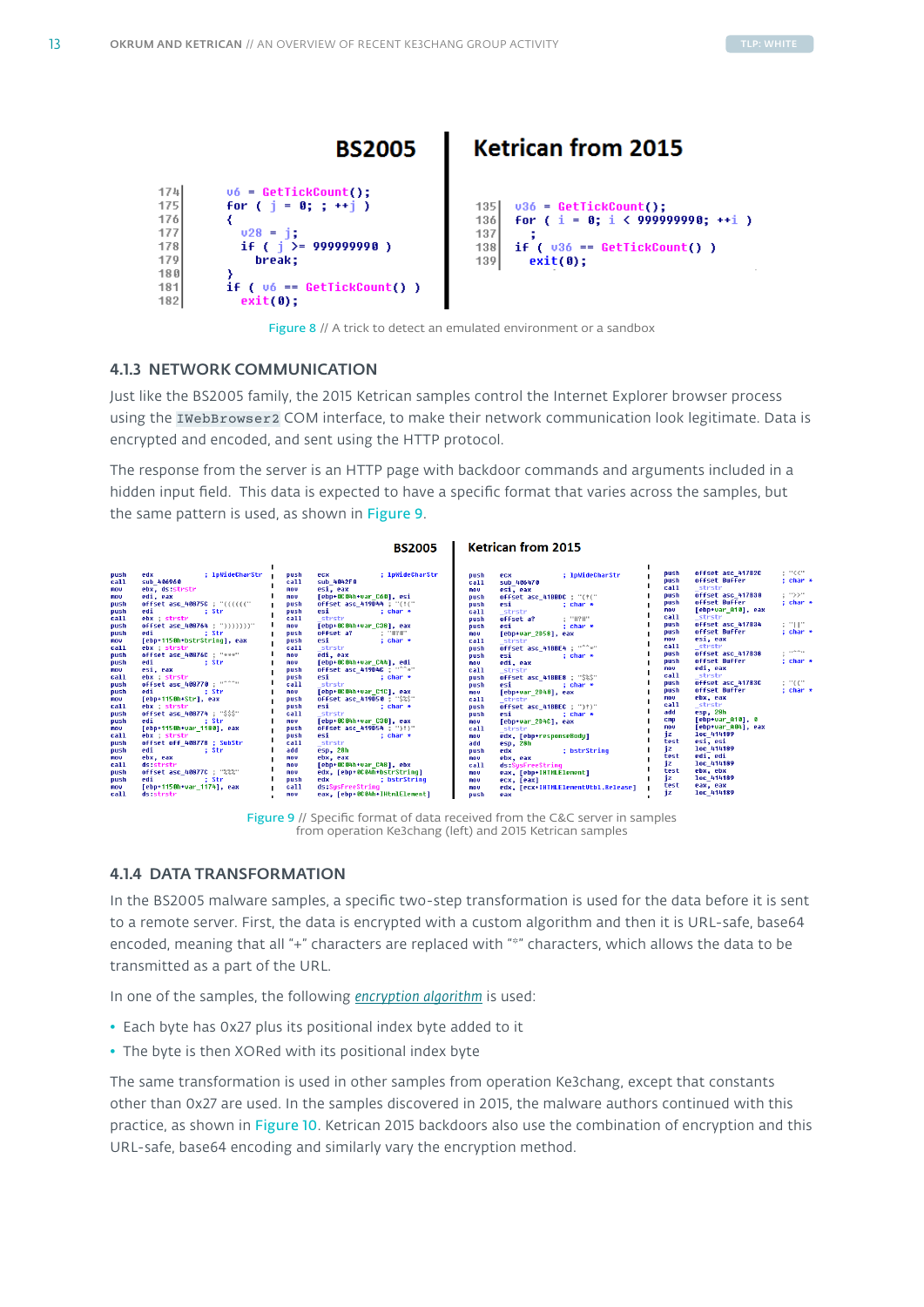<span id="page-14-0"></span>In some of the samples, a similar weak-encryption algorithm is used except that the constant is subtracted instead of being added. In yet other samples, the encryption algorithm has been changed to AES.



Figure 10 // Encryption algorithm used in a BS2005 sample and in a Ketrican backdoor discovered in 2015

# 4.1.5 FURTHER ATTRIBUTION CONSIDERATIONS

Our conclusions about the backdoors discovered in 2015 were also confirmed in a later Palo Alto Networks report about a malware family they call *[TidePool](https://unit42.paloaltonetworks.com/operation-ke3chang-resurfaces-with-new-tidepool-malware/)*, which included two of the samples we analyzed<sup>8</sup>. The Palo Alto Network researchers claim the TidePool malware family is an evolution of BS2005 malware family, which is in accordance with our findings.

However, this fact alone would not be enough to attribute the malware samples detected in 2015 to the Ke3chang group, since we have to consider the possibility of malware reuse between different APT groups. As also stated in the *[FireEye report](https://www.fireeye.com/content/dam/fireeye-www/global/en/current-threats/pdfs/wp-operation-ke3chang.pdf)*, the source code used in operation Ke3chang is likely shared among different developers or teams of developers. Thus, we cannot assume that anybody who uses this malware is automatically the Ke3chang group.

Nevertheless, we can confirm that the threat actor behind the samples discovered in 2015 had the same objectives and targeted the same type of organizations as the Ke3chang threat actor – diplomatic organizations and missions. This leads us to believe the group behind the Ketrican samples ESET discovered in 2015 is indeed the same actor that was behind operation Ke3chang.

# 4.2 Ke3chang activity in 2017 – Ketrican

The Ketrican samples from 2015 described in the previous section and Okrum samples from 2017 could easily look like being part of two independent operations targeted against the same organizations. However, we discovered a direct link between the two malware families - one of the Okrum backdoors<sup>9</sup> was used to drop a 2017 Ketrican sample<sup>10</sup>.

This dropped backdoor had a PE Timestamp set to Aug 08 2017 that, according to our telemetry, appears to be valid. Our analysis showed it was – again – an evolution of backdoors used in operation Ke3chang, exhibiting the same coding style with several improvements. At some point, the attackers appear to have switched the Okrum backdoor to a freshly compiled Ketrican sample.

The samples detected in 2017 closely resemble BS2005 backdoors from operation Ke3chang. The same set of commands and methods of network communication are supported, and the main features remain unchanged.

<sup>8</sup> SHA-1: 2748A2928B6A4A528709ABA20AEF93D1EC9010F9, 809C53F71549D83ED8AB5BAB312249212F6F4149

<sup>9</sup> SHA-1: 1D271F22798313650C91C6FC34551CC8492A2019

<sup>10</sup> SHA-1: D3BFB10DB08C6828C3001C1F825ED6A6BF6F6E01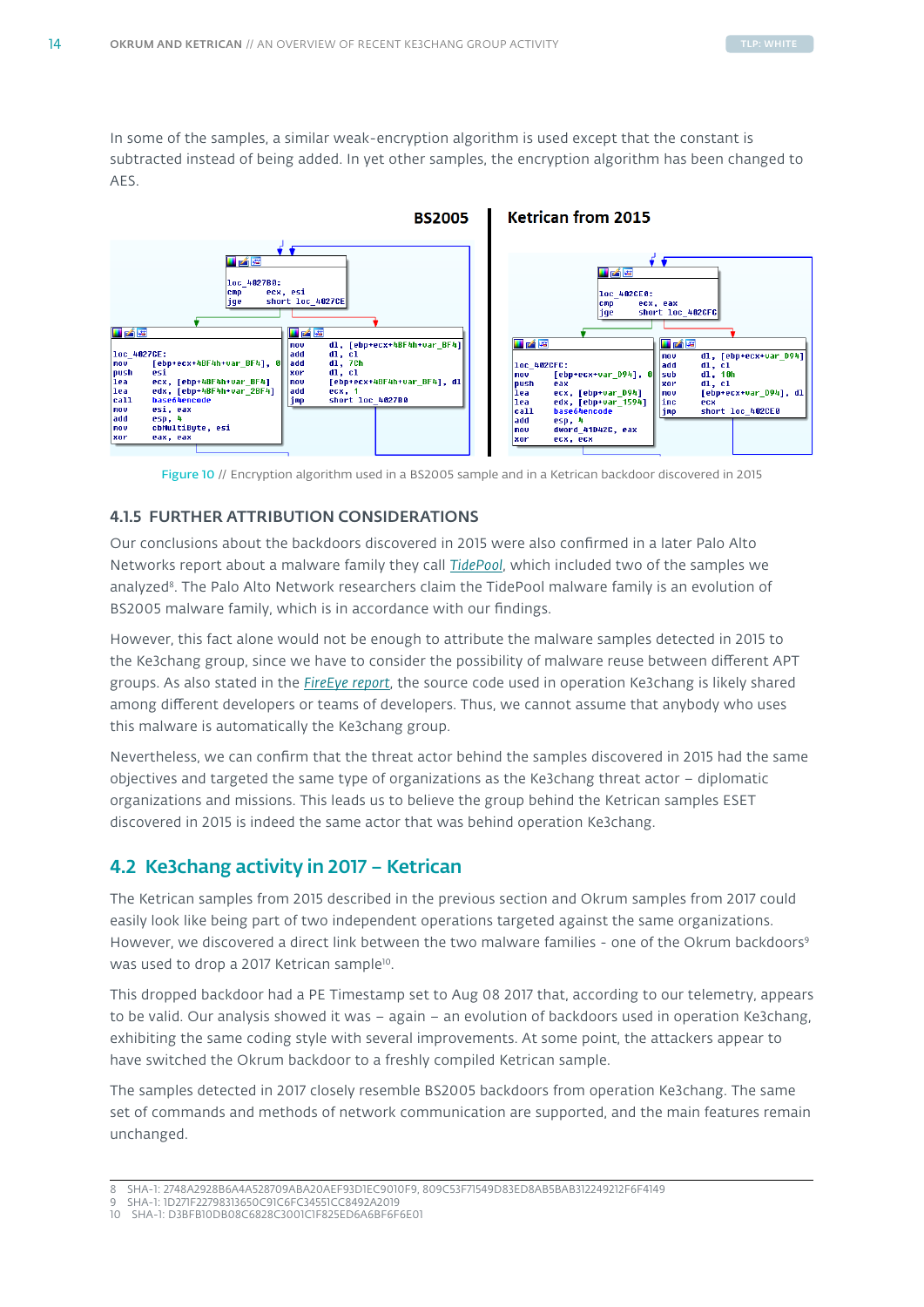<span id="page-15-0"></span>Again, the authors continued to update the same parts of code as we have witnessed before. The special folder used as a working directory was updated to a new value (from Local Appdata/Local Settings to Templates/AppData).

Before the collected data is sent to a C&C server (using the very same technique as in the BS2005 malware), it undergoes the same transformation where encryption is combined with the same URL-safe base64 encoding. The encryption routine was updated to AES or RC4.

The authors also continue to use campaign names to keep track of the ongoing operations and to identify victims. Table 5 lists the IoCs extracted from the Ketrican samples detected in 2017.

| SHA-1                                    | PE Timestamp | <b>C&amp;C</b> server        | URI    | Campaign Name |
|------------------------------------------|--------------|------------------------------|--------|---------------|
| 58DEA3A56DE1D95353230BE9BBBA582599AFE624 | 2009-01-14   | forcan.hausblow[.]com        |        | blue          |
| FE2BF0A613482A40CCF84157361054EE77C07960 | 2016-12-19   | login.allionhealth[.]com     |        | login         |
| D3BFB10DB08C6828C3001C1F825ED6A6BF6F6E01 | 2017-08-08   | buy.babytoy-online[.]com     | region | fvejautoexp   |
| 2C8B145EF5AC177C99DFCB8C0221E30B3A363A96 | 2017-08-08   | newflow.babytoy-online[.]com |        | blue          |
| D8AA9E4918E464D00BA95A3E28B8707A148EC4D7 | 2017-08-09   | buy.babytoy-online[.]com     | region | fvejautoexp   |
| 9D41B44AF5BAAF581C0D9D7BEF466213BD8BE01A | 2017-08-10   | press.premlist[.]com         |        | press         |
| F2BFDA51BDA3EE57878475817AF6E5F24FFBBB28 | 2017-08-23   | items.babytoy-online[.]com   |        | blue          |

Table 5 // IoCs extracted from the analyzed Ketrican samples discovered by ESET in 2017

# 4.3 Ke3chang activity in 2017 – RoyalDNS

In 2017, the entities affected by the Ketrican 2015 and Okrum backdoors were targeted with a variation of the RoyalDNS malware, which has already been attributed to the Ke3chang group. Its main characteristic is using the DNS protocol to communicate with the C&C server.

The RoyalDNS sample from the *[NCC Group](https://www.nccgroup.trust/uk/about-us/newsroom-and-events/blogs/2018/march/apt15-is-alive-and-strong-an-analysis-of-royalcli-and-royaldns/ )* report was compiled on June 3, 2017 while the data in the PE header of the newly discovered sample point to a more recent date, September 25, 2017. Both of the samples export the same functions, as seen in Figure 11, and use the very same rare type of communication with the C&C server.





| Name                               | Address  | Ordinal        |
|------------------------------------|----------|----------------|
| Install                            | 10001A16 |                |
| E,<br>RunInstallA                  | 10001D53 | $\overline{c}$ |
| 귫<br>RunUninstallA                 | 10001DBF | 3              |
| ServiceMain                        | 10001DCF | $\ddot{ }$     |
| Uninstall                          | 10001D63 | 5              |
| ₹<br>DilEntryPoint                 | 10011391 | [main entry]   |
| Cancel<br><b>OK</b><br>Line 4 of 6 | Search   | Help           |

Figure 11 // The functions exported by the RoyalDNS backdoors

To communicate with the C&C server, a list of locally configured DNS servers is retrieved, and then the malware queries for specific TXT records of a C&C domain. The response from the DNS server encapsulates the backdoor commands. An example of such a DNS query packet is illustrated in Figure 12. The new RoyalDNS sample uses a different domain name than the original one:

• menorustru[.]com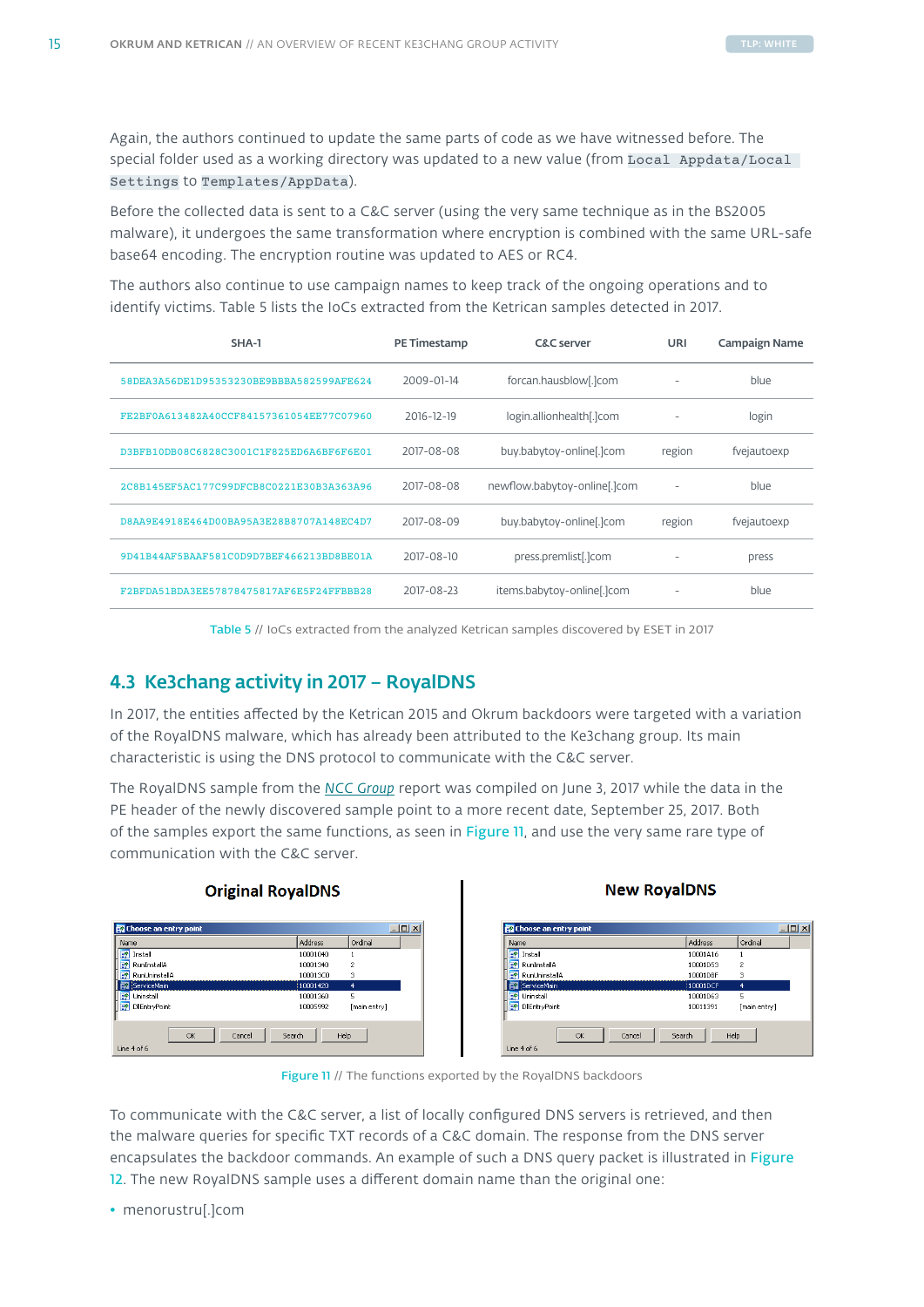<span id="page-16-0"></span>

| User Datagram Protocol, Src Port: 31939, Dst Port: 53                                                                                                                                          |
|------------------------------------------------------------------------------------------------------------------------------------------------------------------------------------------------|
| 4 Domain Name System (query)                                                                                                                                                                   |
| Transaction ID: 0x2900                                                                                                                                                                         |
| Flags: 0x0100 Standard query                                                                                                                                                                   |
| <b>Questions: 1</b>                                                                                                                                                                            |
| Answer RRs: 0                                                                                                                                                                                  |
| Authority RRs: 0                                                                                                                                                                               |
| Additional RRs: 0                                                                                                                                                                              |
| 4 Oueries                                                                                                                                                                                      |
| maaaaaaaanv2s0y1pnvyhk3dfoiaaaaaaaaaaaaaaaaaaaaaaaaaqeayeaudaoc.ajbifqydiob3ifcustkrkvmv0ylfnfwxc3lzp0bincuoskljvhvcu0vk3mvwxk5.2hr4lz5j3pw452pt4x15t4535ya.menorustru.com: type TXT, class IN |
|                                                                                                                                                                                                |

Figure 12 // DNS query as a method to communicate with the C&C server

# 4.4 Ke3chang activity in 2018 – Ketrican

In 2018, we discovered new Ketrican samples. Among all the versions of the Ketrican backdoors we've found, these have evolved the most.

An option to load a DLL was added to the traditional set of supported commands. The encryption algorithm has been replaced with the XOR cipher (volume serial number of the C volume is used as the key).

The 2018 Ketrican backdoors use the same method of network communication as the samples from the BS2005 family - a combination of an HTTP request made via an instance of IWebBrowser2 COM object and response HTML pages with hidden input fields. What is different is that instead of using the CoCreateInstance API function to create the COM object instance directly, a *[registration-free COM](https://blogs.msdn.microsoft.com/mikhailarkhipov/2005/04/01/registration-free-com/)* technique is used.

Finally, the 2018 Ketrican backdoors share another feature common for Ke3chang group backdoors. They are known to modify specific registry keys and values in order to weaken some security settings of the compromised machine, which can help them further extend their malicious capabilities to provide those not available via the backdoor itself.

For example, Internet Explorer Enhanced Security configuration can be disabled by setting the following registry value:

[HKEY\_CURRENT\_USER\Software\Microsoft\Windows\CurrentVersion\Internet Settings\ ZoneMap]

### $"IEHarden" = 0$

By setting this value, prevention of script execution and other valuable protections are disabled.

This is not a new feature; the same set of registry keys is changed in *[BS2005 and Tidepool malware families](https://unit42.paloaltonetworks.com/operation-ke3chang-resurfaces-with-new-tidepool-malware/)*, and in the Ketrican samples discovered in 2015, 2017 and 2018. The samples from 2018 are, however, the first ones to use PowerShell scripts to modify the keys. The older versions of the malware used registry API functions or the reg.exe utility for that.

| SHA-1                                    | PE Timestamp | <b>C&amp;C</b> server         | URI | Campaign Name |
|------------------------------------------|--------------|-------------------------------|-----|---------------|
| C1C89A1A1779515EC1DFD0EFFF293615D523279E | 2018-02-01   | dsmanfacture.privatedns[.]org | -   | -             |
| 09B7999160C5D0DC9A7443F0FC248B6C23BC0724 | 2018-07-17   | compatsec[.]com               | ۰   | ۰             |
| 6BF0923577FE5939DEA66F466B74683AE2EBBC3E | 2018-07-17   | compatsec[.]com               | ۰   | -             |

Table 6 // IoCs extracted from 2018 Ketrican samples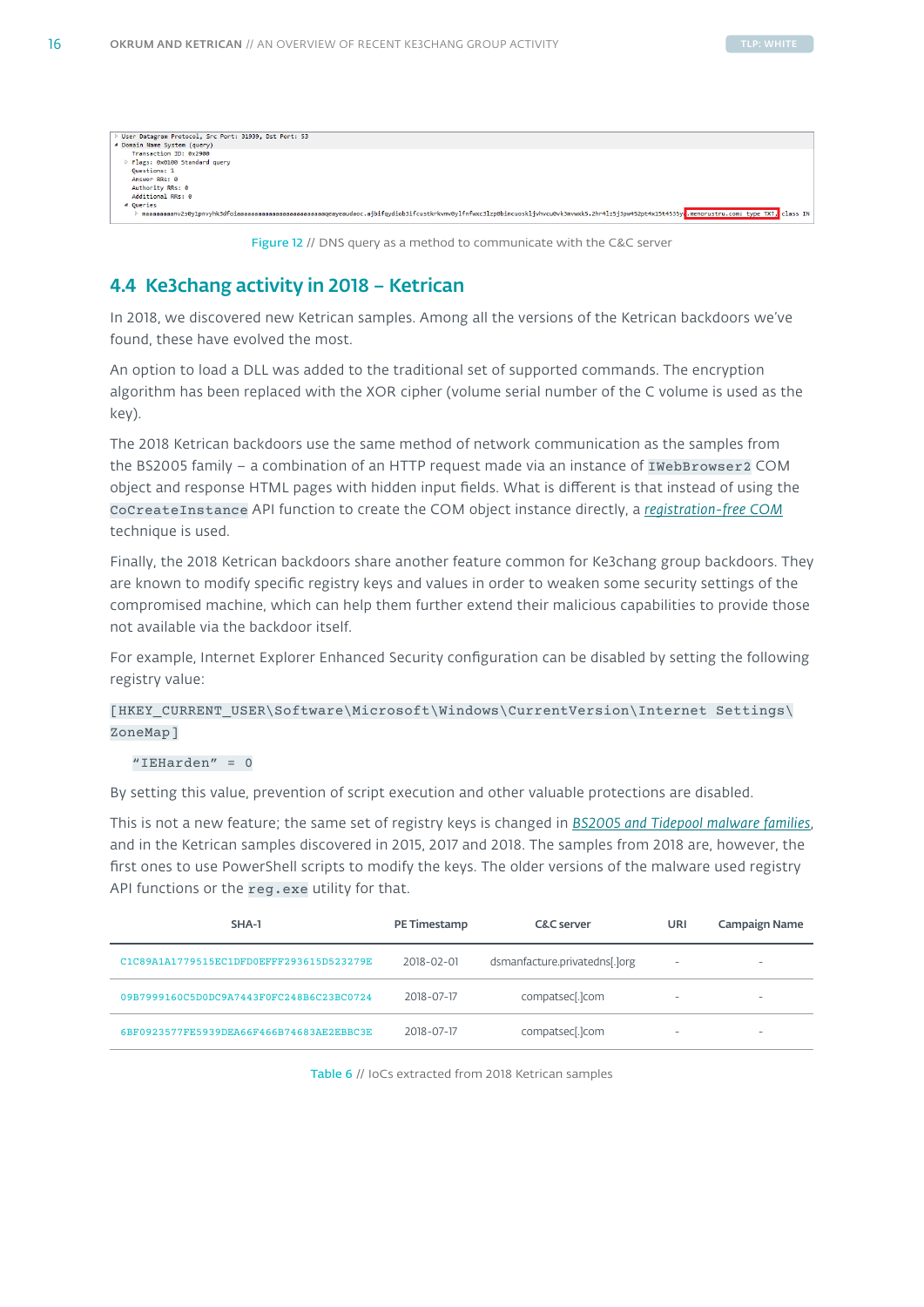# <span id="page-17-0"></span>4.5 Ke3chang activity in 2019 – Ketrican

In March 2019, we detected two new Ketrican samples, one of which was similar to the 2018 Ketrican backdoor, and the other that has evolved from it. The previous Ketrican samples and the samples detected in 2019 largely overlap in commands, network communication, and obfuscation. The 2019 version also modifies the same rare combination of registry values as all earlier Ketrican samples, which is explained in the section above.

There is one noteworthy difference between the previous Ketrican samples and the 2019 ones: instead of executing a new cmd.exe process for each PowerShell command (i.e. to change every registry value), there is only one instance of the process, which communicates with the malware over anonymous pipes.

| SHA-1                                    | PE Timestamp | <b>C&amp;C</b> server           | URI                      | Campaign Name |
|------------------------------------------|--------------|---------------------------------|--------------------------|---------------|
| D98D258C234F5CEAD43FD897613B2EA2669AA7C0 | 2019-01-28   | chart.healthcare-internet[.]com | $\overline{\phantom{m}}$ | -             |
| CE94EC2CFB23D8C662F558C69B64104C78B9D098 | 2019-04-25   | inicializacion[.]com            | $\overline{\phantom{m}}$ | cion          |

Table 7 // IoCs extracted from 2019 Ketrican samples

# **5 CONCLUSION**

The Ke3chang APT group (a.k.a. APT15) has rightfully been on the radar of security researchers because of its decade-long operation, targeting high-value victims such as diplomatic entities, and other geopolitical aspects associated with them.

While ESET does not engage in attribution of these activities to a particular nation-state, we do attempt attribution of individual malware-driven cyberattacks to a particular APT group.

In this paper we have documented the previously unknown malware, Okrum, detected by ESET in Slovakia, Belgium, Chile, Guatemala and Brazil, documented other suspected Ke3chang activity (using the Ketrican and RoyalDNS malware families), and provided evidence that drives us to the conclusion that all of this is indeed the work of the Ke3chang threat actor.

Just like other known Ke3chang malware, Okrum is not technically complex, but we can certainly see that the malicious actors behind it were trying to remain undetected by using tactics such as embedding the malicious payload within a legitimate PNG image, employing several anti-emulation and anti-sandbox tricks, as well as making frequent changes in implementation. As for the analyzed Ketrican samples, these show visible evolution and code improvements from 2015 to 2019.

What remains to be answered is how the malware was distributed to the victim machines.

ESET will continue to track the malicious activities of the Ke3chang threat group.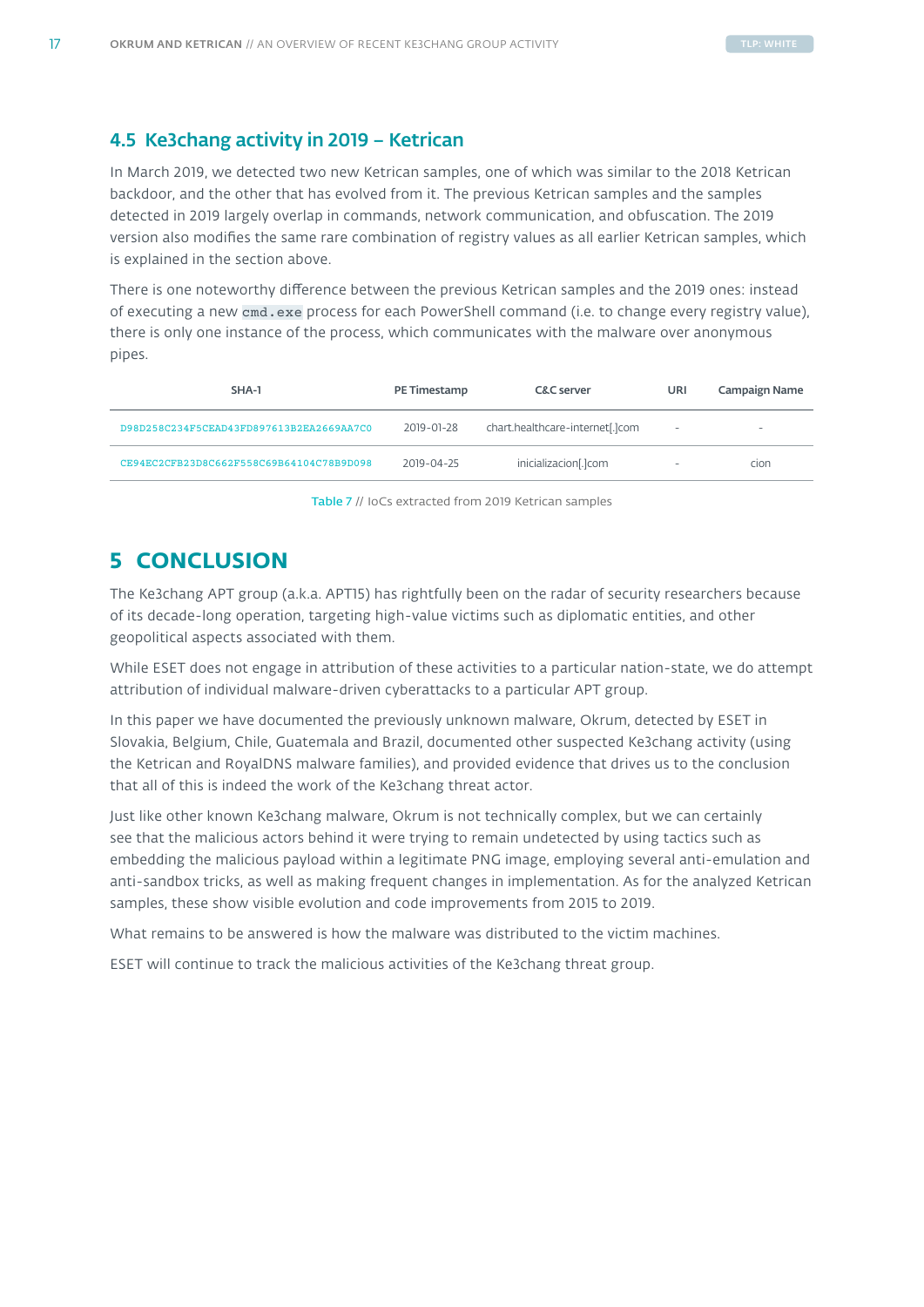# <span id="page-18-0"></span>**6 INDICATORS OF COMPROMISE (IOCS)**

# 6.1 Okrum

# 6.1.1 ESET DETECTION NAMES

- Win32/Okrum.A
- Win32/Okrum.B
- Win32/Okrum.C
- Win32/Okrum.D
- Win32/Okrum.E
- Win32/Okrum.F
- Win32/Okrum.G
- Win32/Okrum.H
- Win32/Okrum.I

# 6.1.2 SHA-1

- 1CDC632E0A26F39E527ACF7B1CDECD829A6A2B3D
- 1D271F22798313650C91C6FC34551CC8492A2019
- 371B14F8BFD9B5DB098139E7FE2EBD4381CB259C
- 38299BCF0BA25E331939683597F161A3D7121A26
- 48F8BAFB334C6980FB578C09D7297A4B7F5E09E2
- 5FBAFB71CFDF0C93E19882630D05F37C1F756CBF
- 8D7E503D972C03C0F87F2D6F6EF65F1381D21BC6
- A426BCC6317F0D49F0F0B68091E8161C512E22C3
- AD740FD11688B2B39072C7024679CC22878E2619
- F0E2C3AF0297C80C0A14E95E151FC7DC319ACFC3
- F42A9D85ABE04E721461FE2B52DDC9E0EA411D9E

# 6.1.3 C&C SERVERS

- finance.globaleducat[.]com
- support.slovakmaps[.]com
- misiones.soportesisco[.]com

# 6.1.4 MUTEX NAMES

- qDJsxrGpPacRndLdsdIoqesGBv
- SnpcnSHPPxsdfcwzEkmtdv
- zSpgnEHPPcvAltcFzlIscD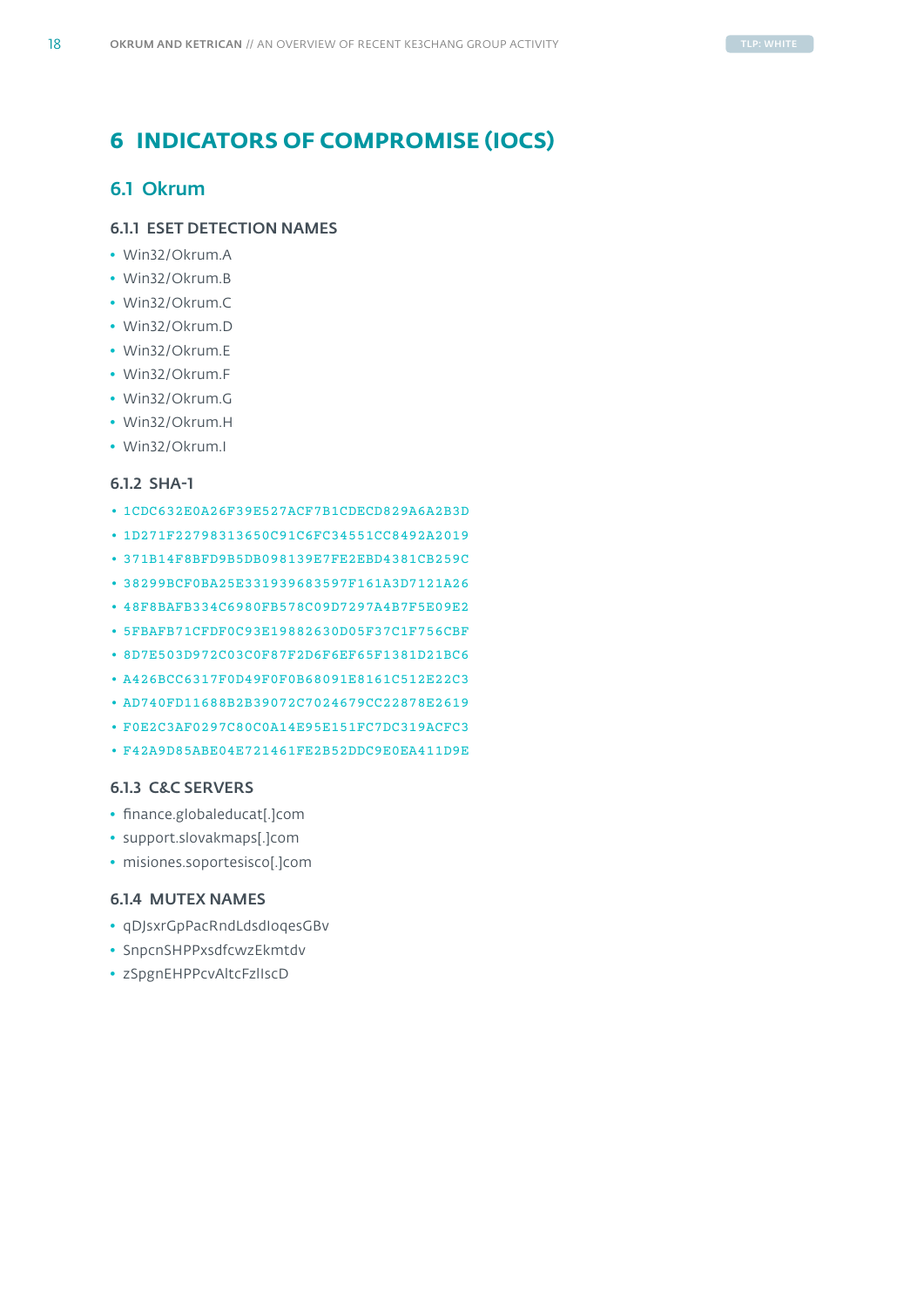# 6.2 Ketrican

# 6.2.1 ESET DETECTION NAMES

- Win32/Ketrican.A
- Win32/Ketrican.B
- Win32/Ketrican.C
- Win32/Ketrican.D
- Win32/Ketrican.E
- Win32/Ketrican.F
- Win32/Ketrican.G
- Win32/Ketrican.H
- Win32/Ketrican.I
- Win32/Ketrican.J
- Win32/Ketrican.K
- Win32/Ketrican.L
- Win32/Ketrican.M
- Win32/Ketrican.N
- Win32/Ketrican.O
- Win32/Ketrican.P
- Win32/Ketrican.Q
- Win32/Ketrican.R
- Win32/Ketrican.S
- Win32/Ketrican.T

# 6.2.2 KETRICAN 2015

# 6.2.2.1 SHA-1

- 054EB61F2CE6DEB4FE011335CD88EBA530B8D09A • 10BD61F3FB03632E270FEF3AB6515677405A472F • 1730D90FFB888877EA2F18198BCC592087218E9A • 1C7559C57606B359EEB57F0416FE0B2784C01395 • 233FF39DDE5A13CBF78EC1E9C020CF3CF18084E7 • 2748A2928B6A4A528709ABA20AEF93D1EC9010F9 • 43A4CC528134E218B9CEC2FF0C24B5912BF5C032 • 4636E5FB97AFA68F60BE9247F5EB9684CA9CDBA6 • 4C1198F726ACAD7AF78B36F250A128D5E3C52D8C • 65E3947144F6A3C31BC88E445514A83FCB331AFD • 7581337DB29E092101E4FD692D01AA26D65FA40A • 77369D3735B3B2C24CCAA93ECAA903D816EA9CD9 • 809C53F71549D83ED8AB5BAB312249212F6F4149 • 844E710D85DD63AA5BF245CEE94C1CC872429BD3 • 86513FE43F2F2D2C486D6265C9098315E774F791 • 94E6CB95585DBB59A61EC4029BC7EBB30BBA57E5 • A23EE1F17B746C1907293C7F8155E3E7DE135648 • AB7F63649BBC53E45DEEB7269BEBD54815AE9E27 • B49EDC05658907C888074905CE234BF3CF58D8A0
- D3A96C0FA84BFEE826E175D4664116A169D15D4E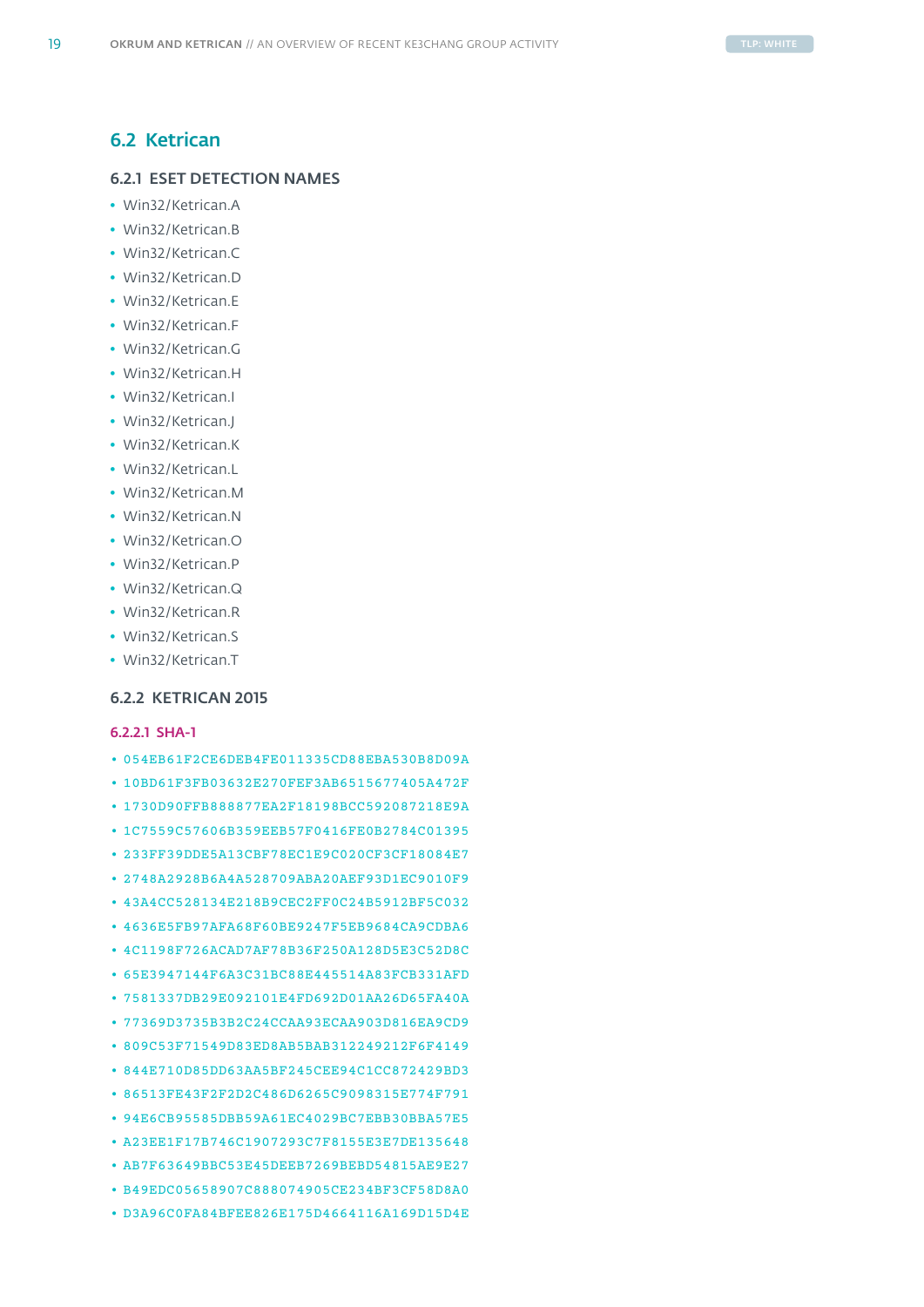- D3D0DED17D0029DFD90DA2AE74ADA885779E8926
- D7DFB547033B82765F8B0A6B70A22A4EC204D7A8
- DD753FCBAD4BE31066F278585D14C411DB3D7795

### 6.2.2.2 C&C servers

- center.nmsvillage[.]com
- control.mimepanel[.]org
- daily.huntereim[.]com
- dream.zepotac[.]com
- dyname.europemis[.]com
- item.amazonout[.]com
- promise.miniaturizate[.]org
- rain.nmsvillage[.]com
- store.ufmsecret[.]org
- translate.europemis[.]com
- view.beleimprensa[.]org
- wind.deltimesweb[.]com

### 6.2.3 KETRICAN 2017

# 6.2.3.1 SHA-1

- 2C8B145EF5AC177C99DFCB8C0221E30B3A363A96
- 58DEA3A56DE1D95353230BE9BBBA582599AFE624
- 9D41B44AF5BAAF581C0D9D7BEF466213BD8BE01A
- D3BFB10DB08C6828C3001C1F825ED6A6BF6F6E01
- D8AA9E4918E464D00BA95A3E28B8707A148EC4D7
- F2BFDA51BDA3EE57878475817AF6E5F24FFBBB28
- FE2BF0A613482A40CCF84157361054EE77C07960

# 6.2.3.2 C&C servers

- buy.babytoy-online[.]com
- forcan.hausblow[.]com
- items.babytoy-online[.]com
- login.allionhealth[.]com
- newflow.babytoy-online[.]com
- press.premlist[.]com

Note: *We have not detected samples using the following C&C servers. We extracted them by observing the similarities in the C&C infrastructure used by the malware.*

- grek.freetaxbar[.]com
- items.burgermap[.]org
- upcv.inciohali[.]com
- www1.sanpaulostat[.]com
- cv.livehams[.]com
- info.audioexp[.]com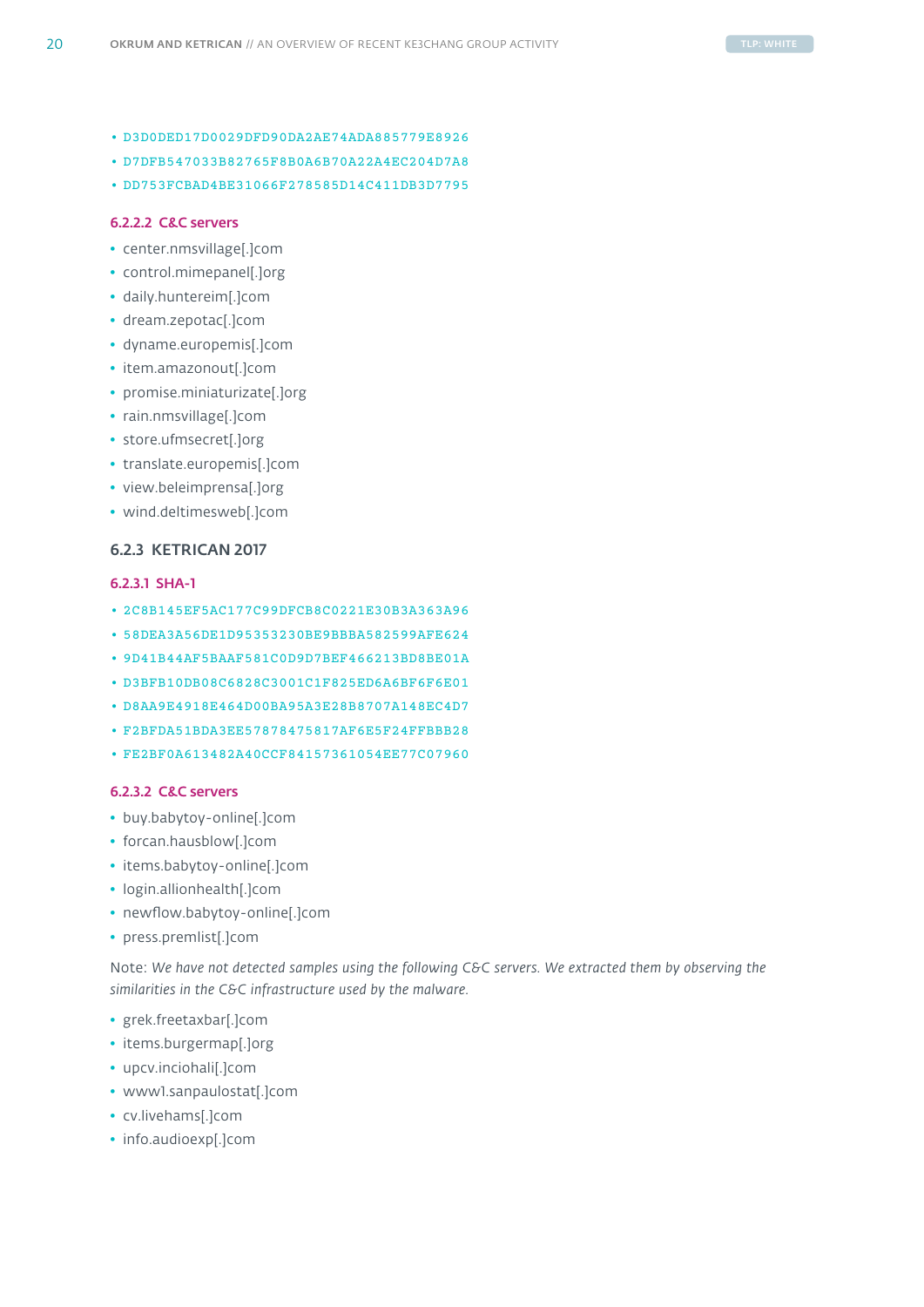# <span id="page-21-0"></span>6.2.4 KETRICAN 2018

### 6.2.4.1 SHA-1

- 09B7999160C5D0DC9A7443F0FC248B6C23BC0724
- 6BF0923577FE5939DEA66F466B74683AE2EBBC3E
- C1C89A1A1779515EC1DFD0EFFF293615D523279E

# 6.2.4.2 C&C servers

- compatsec[.]com
- dsmanfacture.privatedns[.]org

# 6.2.5 KETRICAN 2019

# 6.2.5.1 SHA-1

- D98D258C234F5CEAD43FD897613B2EA2669AA7C0
- CE94EC2CFB23D8C662F558C69B64104C78B9D098

### 6.2.5.2 C&C servers

- chart.healthcare-internet[.]com
- inicializacion[.]com

# 6.3 RoyalDns

# 6.3.1 ESET DETECTION NAMES

- Win32/RoyalDNS.A
- Win32/RoyalDNS.B

# 6.3.2 SHA-1

• 23796442F7CE7288837536EBF4E8620DB55A0BC1

# 6.3.3 C&C SERVERS

• menorustru[.]com

# **7 MITRE ATT&CK TECHNIQUES (OKRUM)**

| <b>Tactic</b> | ID           | Name                               | Description                                                                                    |
|---------------|--------------|------------------------------------|------------------------------------------------------------------------------------------------|
|               | T1059        | Command-Line Interface             | Okrum's backdoor uses cmd. exe to execute arbitrary commands.                                  |
| Execution     | T1064        | Scripting                          | The backdoor uses batch scripts to update itself to a newer version.                           |
|               | <b>TI035</b> | Service Execution                  | The Stage 1 loader creates a new service named NtmsSvc to execute the<br>payload.              |
|               | <b>TI050</b> | New Service                        | To establish persistence, Okrum installs itself as a new service named<br>NtmSsvc.             |
| Persistence   | <b>TIO60</b> | Registry Run Keys / Startup Folder | Okrum establishes persistence by creating a . Ink shortcut to itself in the<br>Startup folder. |
|               | T1053        | Scheduled Task                     | The installer component tries to achieve persistence by creating a scheduled<br>task.          |
|               | T1023        | Shortcut Modification              | Okrum establishes persistence by creating a link shortcut to itself in the<br>Startup folder.  |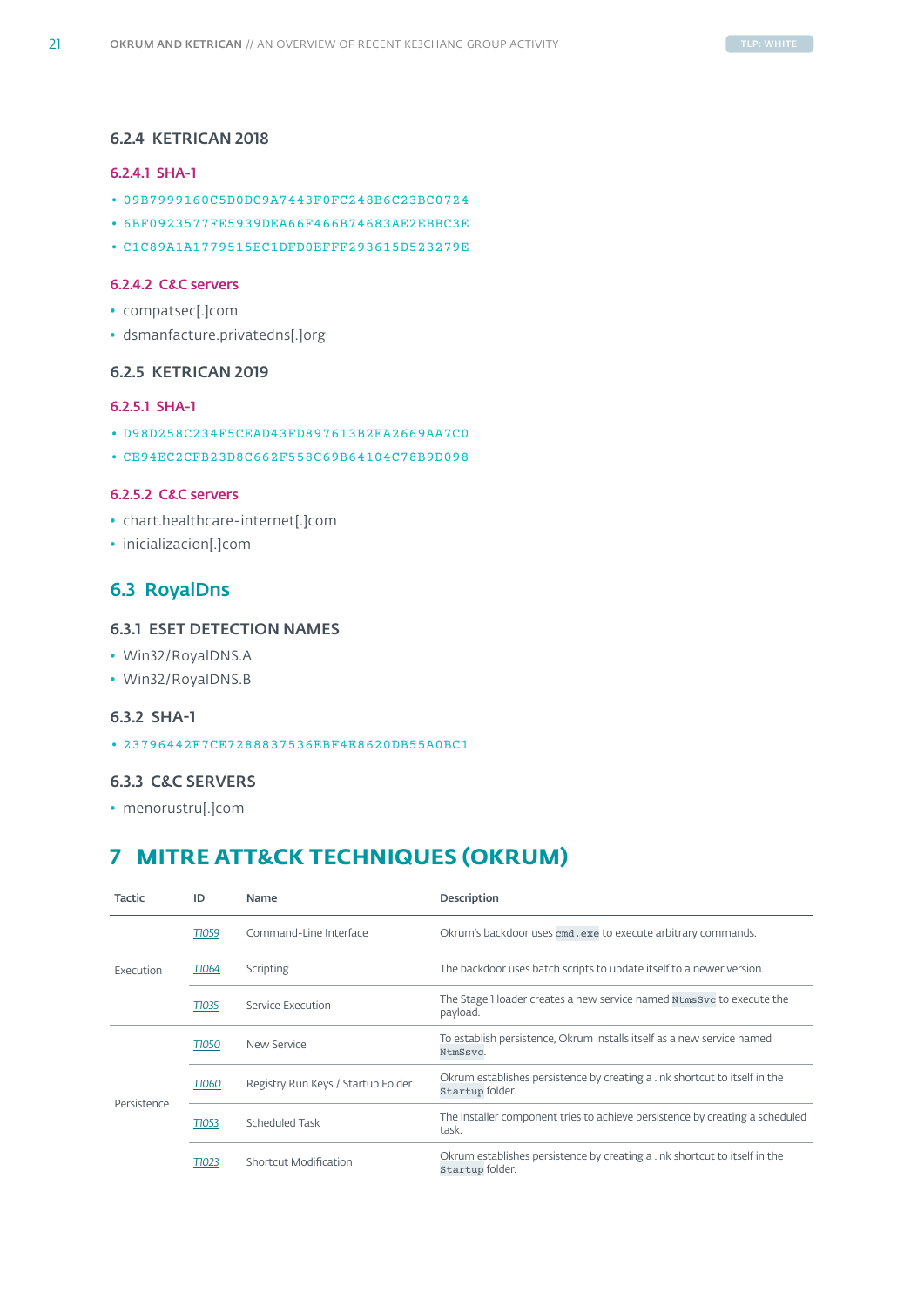| <b>Tactic</b>           | ID                         | Name                                                    | Description                                                                                                                                                                        |
|-------------------------|----------------------------|---------------------------------------------------------|------------------------------------------------------------------------------------------------------------------------------------------------------------------------------------|
| Privilege<br>Escalation | $\Pi$ 134                  | Access Token Manipulation                               | Okrum can impersonate a logged on user's security context using a call to<br>the ImpersonateLoggedOnUser API.                                                                      |
| Defense<br>Evasion      | <b>T1140</b>               | Deobfuscate/Decode Files or<br>Information              | The Stage 1 loader decrypts the backdoor code, embedded within the loader<br>or within a legitimate PNG file. A custom XOR cipher or RC4 is used for<br>decryption.                |
|                         | T1107                      | File Deletion                                           | Okrum's backdoor deletes files after they have been successfully uploaded<br>to C&C servers.                                                                                       |
|                         | T1158                      | Hidden Files and Directories                            | Before exfiltration, Okrum's backdoor uses hidden files to store logs and<br>outputs from backdoor commands.                                                                       |
|                         | T1066                      | Indicator Removal from Tools                            | Okrum underwent regular technical improvements to evade antivirus<br>detection.                                                                                                    |
|                         | T1036                      | Masquerading                                            | Okrum establishes persistence by adding a new service NtmsSvc with the<br>display name Removable Storage in an attempt to masquerade as a<br>legitimate Removable Storage Manager. |
|                         | T1027                      | Obfuscated Files or Information                         | Okrum's payload is encrypted and embedded within the Stage 1 loader, or<br>within a legitimate PNG file.                                                                           |
|                         | T1497                      | Virtualization/Sandbox Evasion                          | The Stage 1 loader performs several checks on the victim's machine to avoid<br>being emulated or executed in a sandbox.                                                            |
| Credential<br>Access    | <b>TIOO3</b>               | Credential Dumping                                      | Okrum was seen using MimikatzLite and modified Quarks PwDump to<br>perform credential dumping.                                                                                     |
| Discovery               | T1083                      | File and Directory Discovery                            | Okrum was seen using <i>DriveLetterView</i> to enumerate drive information.                                                                                                        |
|                         | T1082                      | System Information Discovery                            | Okrum collects computer name, locale information, and information about<br>the OS and architecture.                                                                                |
|                         | $\underline{\text{TO16}}$  | System Network Configuration<br>Discovery               | Okrum collects network information, including host IP address, DNS and<br>proxy information.                                                                                       |
|                         | T1049                      | System Network Connections<br>Discovery                 | Okrum used NetSess to discover NetBIOS sessions.                                                                                                                                   |
|                         | T1033                      | System Owner/User Discovery                             | Okrum collects the victim user name.                                                                                                                                               |
|                         | $\Pi$ 124                  | System Time Discovery                                   | Okrum can obtain the date and time of the compromised system.                                                                                                                      |
| Collection              | T1056                      | Input Capture                                           | Okrum was seen using a keylogger tool to capture keystrokes.                                                                                                                       |
| Exfiltration            | T1002                      | Data Compressed                                         | Okrum was seen using a RAR archiver tool to compress data.                                                                                                                         |
|                         | T1022                      | Data Encrypted                                          | Okrum uses AES encryption and base64 encoding of files before exfiltration.                                                                                                        |
|                         | $\Pi$ <sup>041</sup>       | <b>Exfiltration Over Command and</b><br>Control Channel | Data exfiltration is done using the already opened channel with the C&C<br>server.                                                                                                 |
| Command<br>And Control  | $\underline{\text{T}1043}$ | Commonly Used Port                                      | Okrum uses port 80 for C&C.                                                                                                                                                        |
|                         | T1090                      | <b>Connection Proxy</b>                                 | Okrum identifies a proxy server if it exists and uses it to make HTTP<br>requests.                                                                                                 |
|                         | $\overline{11}132$         | Data Encoding                                           | The communication with the C&C server is base64 encoded.                                                                                                                           |
|                         | $\underline{\text{TOO}}$   | Data Obfuscation                                        | The communication with the C&C server is hidden in the Cookie and Set-<br>Cookie headers of HTTP requests.                                                                         |
|                         | <b>TIO7I</b>               | Standard Application Layer Protocol                     | Okrum uses HTTP for communication with its C&C.                                                                                                                                    |
|                         | T1032                      | Standard Cryptographic Protocol                         | Okrum uses AES to encrypt network traffic. The key can be hardcoded or<br>negotiated with the C&C server in the registration phase.                                                |